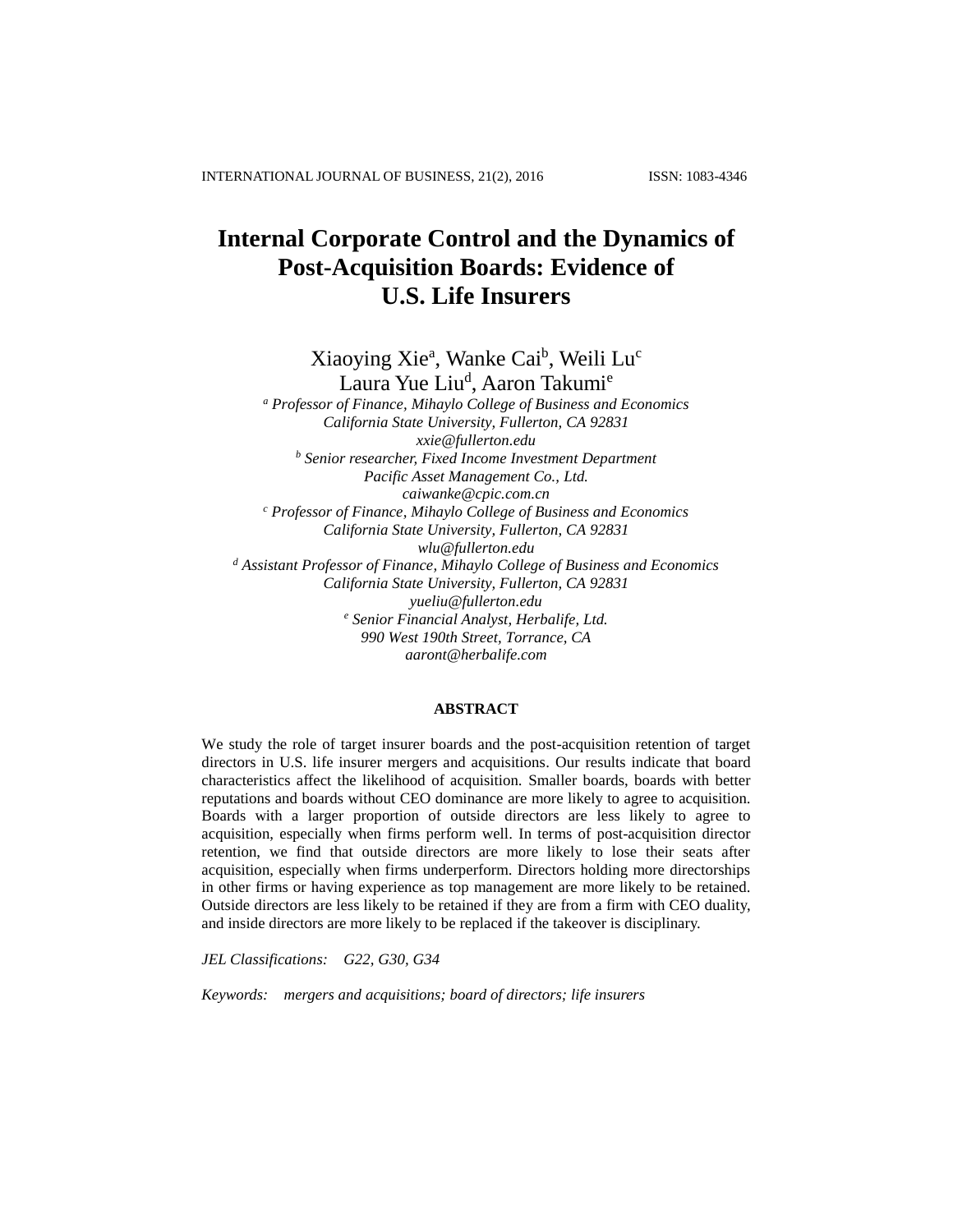## **I. INTRODUCTION**

A large number of mergers and acquisitions (M&As) have been observed in the U.S. insurance industry in the past decade. In general, these transactions are found to enhance the value and improve the efficiency of target firms (Cummins et al., 1999; Cummins and Xie, 2008, 2009; Boubakri et al., 2008). Meanwhile, the literature on corporate governance shows that directors of target firms face board seat loss and a negative financial impact after M&As (Kini et al., 1995; Becher and Campbell, 2005; Harford, 2003). This raises questions about the role and fate of target firm boards in the M&A process. What types of boards are more likely to agree to value enhancing takeovers? Are certain types of directors more likely to be retained in post-acquisition firms than others? Despite the rich literature on takeover and corporate governance, few studies tackle the retention of post-acquisition boards, and none focus on the insurance industry in particular.

Unlike non-financial firms that are solely monitored by non-regulatory groups, insurance companies are monitored by both regulators and non-regulatory groups.<sup>1</sup> It then becomes interesting to examine whether the non-regulatory groups monitor insurance companies in the same way as they do non-financial firms. In particular, we study the role of target boards in acquisition decision making and the post-acquisition dynamics of these boards in the U.S. life insurance industry. We first investigate whether the corporate governance of a company affects its likelihood of being acquired. We then examine the characteristics of target company directors and whether these characteristics will determine their retention after a takeover.

This study contributes to the M&A and corporate governance literature in several important ways. First, the study improves the understanding of the role played by the board of a target company during the M&A process in the insurance industry. Despite the importance of a board's role in an M&A, surprisingly little research has been conducted to examine that role in the insurance industry, with the exception of Boubakri et al. (2008), which examines the influence of corporate governance on the long run performance of bidders in the property and liability insurance industry. Our study investigates the influence of the target company board on the likelihood of successful acquisition. Since hostile takeovers in the insurance industry are rare and difficult to carry out due to regulatory hurdles, $<sup>2</sup>$  the role of corporate governance in the</sup> target company may be different from that of other industries (Shivdasani, 1993), further contributing to the significance of this study. Additionally, using homogenous insurance companies as our sample allows us to investigate the role of corporate governance without cross-industry contaminations, avoiding possible spurious correlations caused by unobservable differences across industries.

Second, our study enriches the understanding of the determinants of post-acquisition director retention. Most previous research discusses the impact of corporate governance on acquisition performance and the influence of M&A on CEOs, with very little research investigating the factors affecting the retention of directors. For example, Allen and Cebenoyan (1991) and Subrahmanyam et al. (1997) examine the effect of management incentive and corporate governance variables on bidder returns in bank acquisitions. Lehn and Zhao (2006) investigate the effect of corporate governance on the relationship between the likelihood of CEO turnover and bidder returns after M&A. Cotter et al. (1997) examine the impact of the target firm's independent outside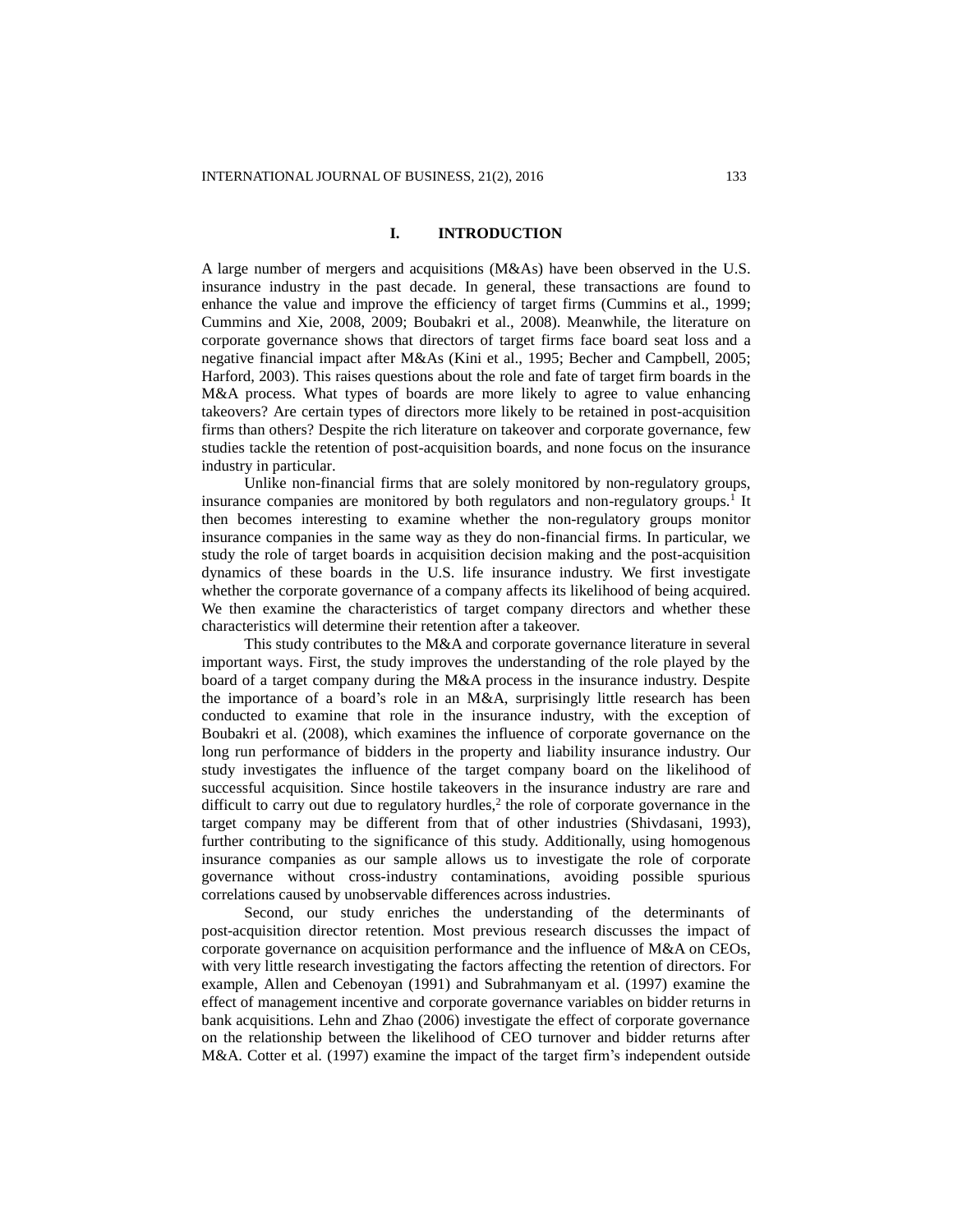directors on takeover premiums during takeover attempts by tender offers. Only a few papers examine post-merger individual board members. Among them, Harford (2003) investigates the influence of M&A on the board of directors in relationship to its financial effect and the loss of board seats for a sample of targets that were in the *Fortune 1000*, and McLaughlin and Ghosh (2008) examine the factor of expertise in director retention for a sample of large mergers. Our paper is the first that studies the post-acquisition retention of directors in the insurance industry.

Third, this study examines both public and private targets, while the existing literature on corporate governance and M&A focuses mainly on public targets. In the U.S. life insurance industry, a significant number of M&A transactions involve private targets. Therefore covering both public and private targets in the sample provides a more complete picture of the M&A process in this industry.

Our results provide evidence that board characteristics affect the likelihood of acquisition in the life insurance industry. Boards of smaller size, better reputation, and separation of CEO and chairman roles are more likely to accept acquisition offers. Boards with a higher proportion of outside directors are less likely to accept a takeover offer, and this is especially true for good performance firms. In terms of post-acquisition director retention, we find that outside directors are more likely to lose their seats after the acquisition, especially in poor performance firms. Holding more directorships in other firms or having experience as a CEO will increase the chance of retention. In addition, directors are more likely to lose their seats after acquisition if a target firm has a powerful CEO (e.g., the CEO is also the chairman) or if the takeover is disciplinary.

The remainder of the paper proceeds as follows: in Section II we briefly review the relevant literature and develop hypotheses; in Section III we discuss the sample and the data; in Section IV we present corporate governance and the likelihood of acquisition; in Section V we examine the determinants of post-acquisition director retention; and in Section VI we conclude.

# **II. LITERATURE REVIEW AND HYPOTHESES**

#### **A. Literature on M&A in the Insurance Industry**

While many studies in recent years (e.g., Chamberlain and Tennyson, 1998; Cummins et al., 1999; Akhigbe and Madura, 2001; Cummins and Xie, 2008, 2009; Cummins, Klumpes, and Weiss, 2015) have examined various aspects of the M&A process in the insurance industry, few of these have investigated corporate governance issues in M&A events, with the exception of Chamberlain and Tennyson (1998) and Boubakri et al. (2008).

Chamberlain and Tennyson (1998) study M&A transactions in the U.S. property-liability insurance industry during 1980-1990, and find that financial synergies were important motivations for M&As in that period. They also investigate the replacement of top management (CEO or president) in target firms and conclude that replacing management at target firms is not a major objective of acquisition. Using a sample of 177 M&A transactions from 1995 to 2001, Boubakri et al. (2008) provide evidence for the impact of corporate governance on value creation in the U.S. property-liability insurance industry, and find that CEO ownership is negatively related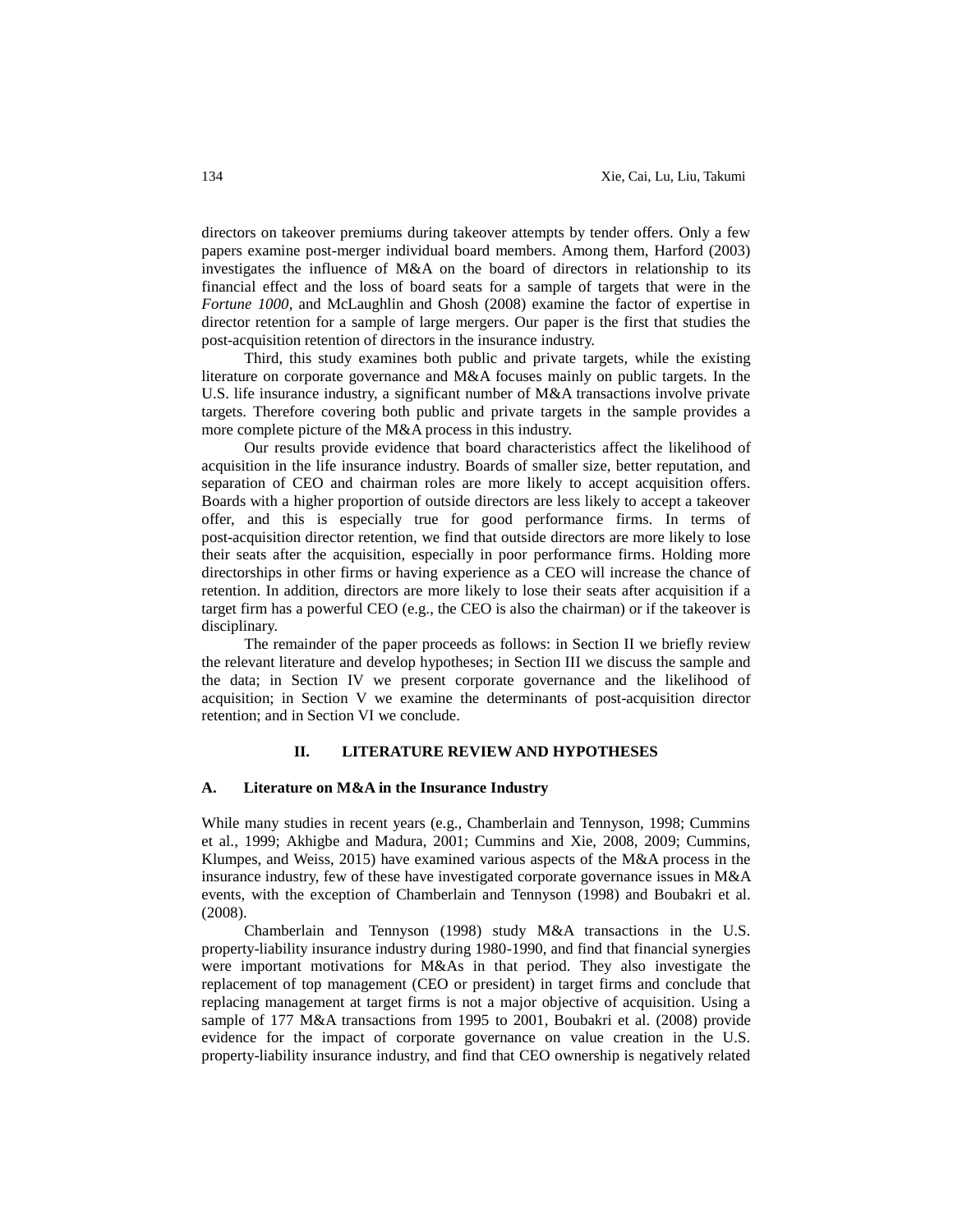to the long run performance of bidders, but board independence positively affects bidders' long term performance.

Concerning M&As in the U.S. life insurance industry, Cummins et al. (1999) examine the relationship between M&As and the efficiency of targets, and find that acquisitions in this industry are mainly driven by economic considerations and lead to improvements in efficiency and productivity. However, they do not address the role of corporate governance in acquisition decisions or post-acquisition dynamics of the board.

In the global insurance industry, Cummins, Klumpes, and Weiss (2015) examined the value created by M&As between 1990-2006 and found that M&As increased the value of target firms significantly. M&As also increased the value of acquirer firms slightly, but only if they were acquiring other insurance firms. Again, they do not assess the impact of corporate governance or board dynamics on M&A events.

Our paper fills the gap in M&A research in the insurance industry by highlighting the role of target insurer boards and the post-acquisition retention of target directors. We develop hypotheses regarding these two questions from the literature on corporate governance and M&A.

# **B. Corporate Governance and M&A**

Numerous studies have examined the effectiveness of the board around M&A decisions made by both targets and acquirers, and the results are mixed. The literature can be classified into three categories: (1) corporate governance and post-acquisition performance (e.g., Lehn and Zhao, 2006; Brown and Maloney, 2008; Cotter et al., 1997; Franks and Mayer, 1996; Allen and Cebenoyan, 1991; Subrahmanyam et al., 1997; and Cornett et al., 2003); (2) corporate governance and the likelihood of acquisition (e.g., Hadlock et al., 1999; Mikkelson and Partch, 1989; Song and Walkling, 1993; Shivdasani, 1993; Khorana et al., 2007);<sup>3</sup> and (3) the dynamics of post-merger management and the board (e.g., McLaughlin and Ghosh, 2008; Becher and Campbell, 2005; Davidson et al., 2004; Harford, 2003; Franks and Mayer, 1996). Since this paper focuses on the effect of corporate governance on the likelihood of firm acquisition and the post-acquisition retention of the board, we rely on the literature in the latter two categories to develop our hypotheses.

#### **1. Corporate governance and the likelihood of acquisition**

Jensen (1988) and Shleifer and Vishny (1988) set the foundation on the relationship of takeover and corporate governance with the argument that takeover is an efficient means to replace inefficient managers of target companies (the corporate control hypothesis). Kini et al. (1995) and Harford (2003) find that the effect of a completed takeover on target executives and directors is generally negative (the penalty hypothesis). This is consistent with the argument that outside takeover breaks the internal corporate control mechanism and devaluates the human capital of directors and executives. It is therefore important to investigate empirically whether the internal control mechanism affects takeover probability. We look at the common structures of a board: board size, proportion of outside directors, reputation (the average number of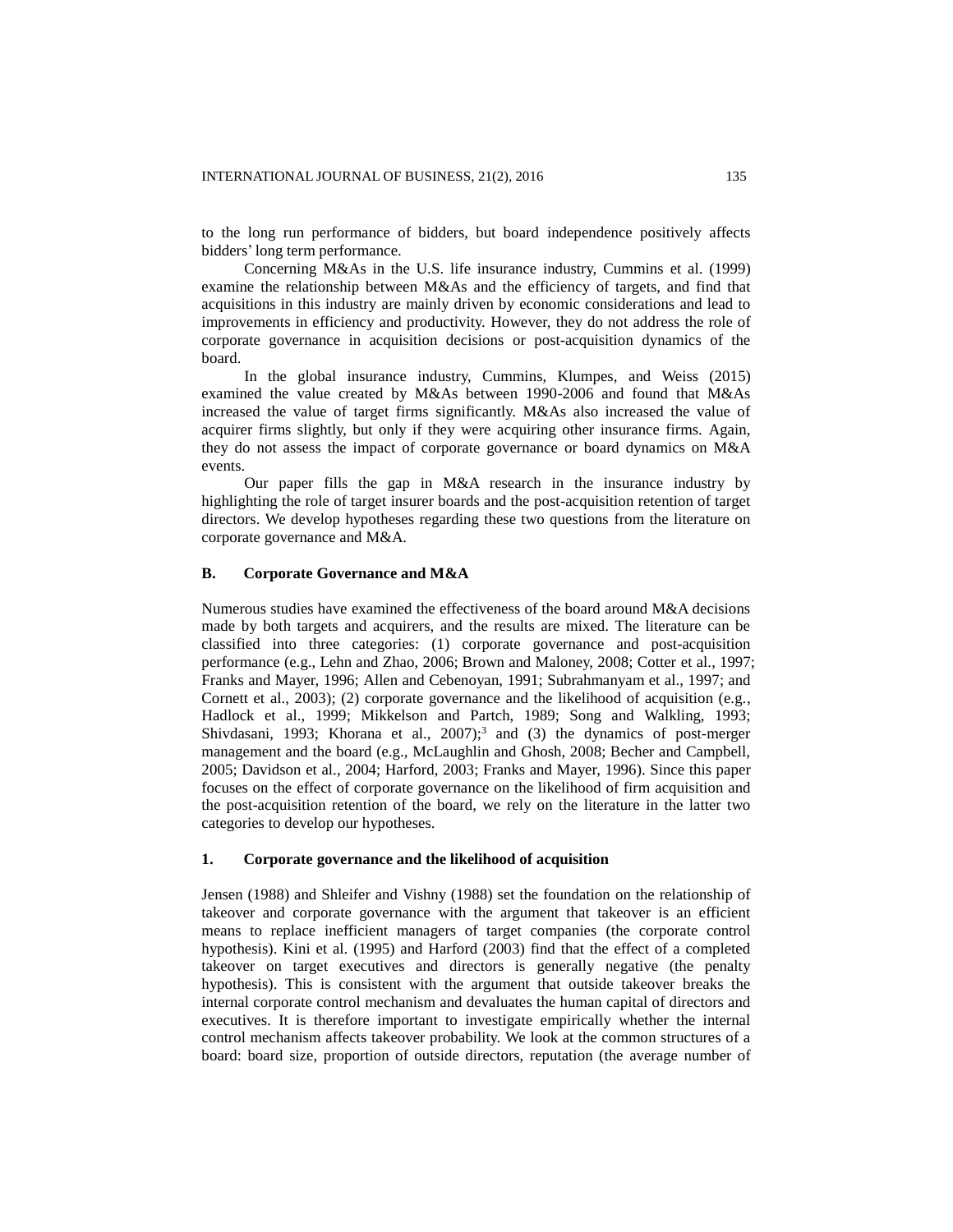directorships held by its directors), and CEO duality (CEO is also chairman of the board).

#### a. Board size

Lipton and Lorsch (1992) and Jensen (1993) argue that larger boards can be less effective than smaller boards because of coordination costs and director free-riding issues. Supporting this view, Eisenberg et al. (1998) provide evidence that larger boards are associated with lower firm value, and Yermack (1996) find that smaller boards are more likely to initiate CEO turnover following poor performance. If board size is related to effectiveness, we expect that firms with smaller boards are more likely to make value-maximizing decisions: i.e., smaller boards will be more likely to seek or approve a takeover deal rather than resist it if they perceive that the deal will enhance firm value, especially when the target firm performs poorly.

## b. Board independence

The effectiveness of corporate governance is correlated with the independence of a board. The literature shows that more independent boards are more likely to serve shareholder interests and provide more effective monitoring (e.g., Baysinger and Butler, 1985; Weisbach, 1988; Cotter et al., 1997).<sup>4</sup> It is also argued that takeover markets and (effective) outside directors can serve as substitute control mechanisms (Shivdasani, 1993, Mayers et al., 1997; Fama and Jensen, 1983). In addition, Harford (2003) suggests that target directors, and outside directors in particular, are unlikely to be retained on the new board following a successful merger; they also tend to hold fewer directorships in other firms following a completed merger. The penalty of losing board seats cannot be offset by financial gains from the takeover transaction. In this case, it is no longer clear whether outside directors would align themselves with target shareholders during a takeover offer. As a result, we expect that firms with a higher proportion of outside directors, particularly firms with good performance, will be more resistant to takeover offers out of concern for directorship loss and potential financial loss.

Alternatively, Harford (2003) shows that if a poorly performing firm blocks a takeover offer, the outside directors may face the loss of other directorships in the future, while directors of poorly performing firms who support takeover transactions do not suffer loss of directorships in other firms. Therefore, the probability of takeover could be positively related to the proportion of outside directors for poorly performing firms (for which the takeover market is the "court of last resort" to replace ineffective management (Jensen, 1986)), due to outside directors' concern for their reputations.

### c. Dual role of CEO and chairman (CEO duality)

Some financial economists challenge the ability of outsiders to make independent judgments on management decisions, arguing that outside directors are mainly appointed by the CEO or President, and board independence is related to the CEO's bargaining power over the board-selection process (e.g., Vancil, 1987; Hermalin and Weisbach, 1998). Fama and Jensen (1983) argue that combining the role of decision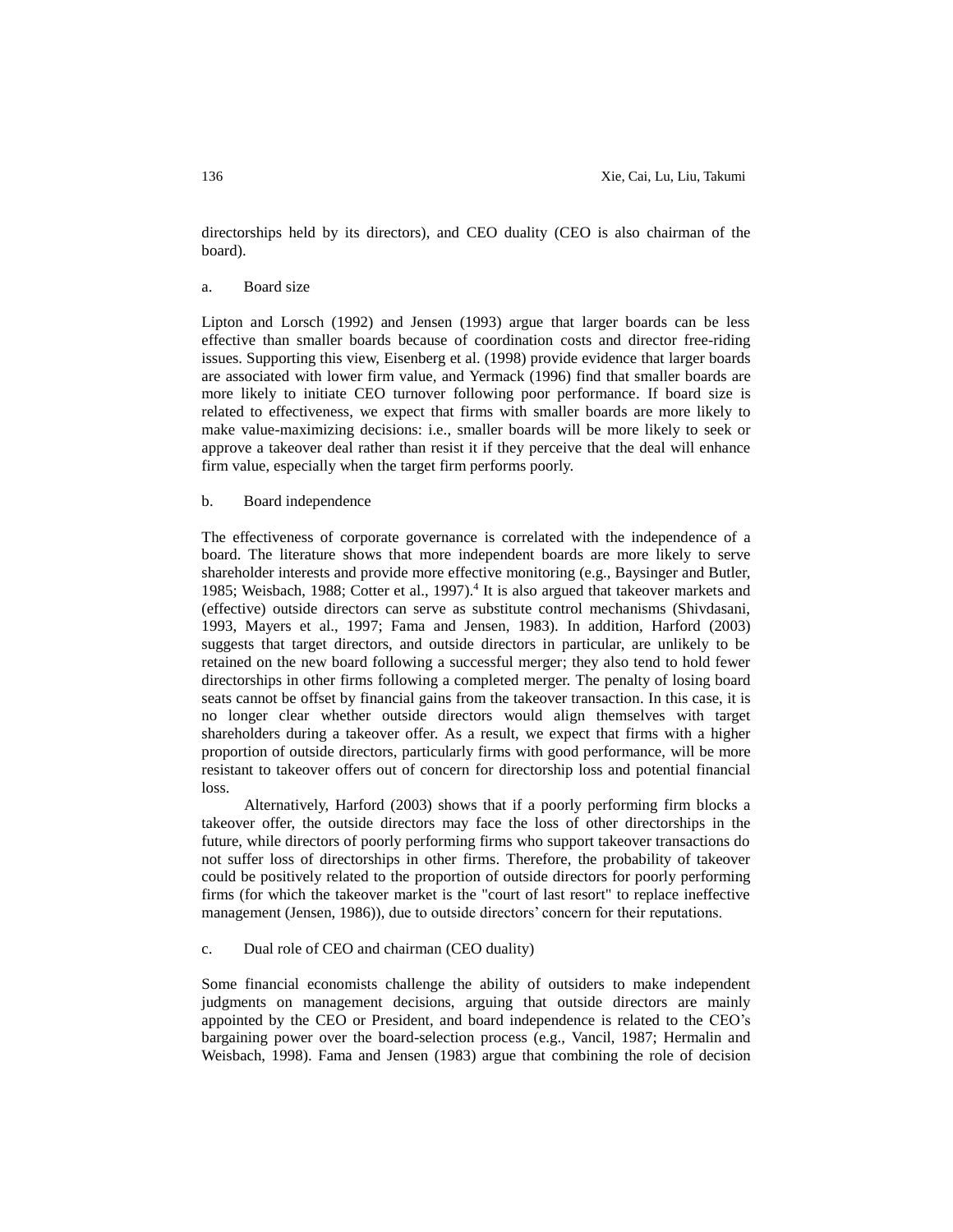management and decision control in one individual reduces a board's effectiveness in monitoring top management. Jensen (1993) and Goyal and Park (2002) provide similar arguments and empirical evidence that it is more difficult for a board to perform critical functions without the direction of an independent leader; for example, combining the CEO and chairman roles makes it difficult for the board to remove poorly performing CEOs.

If the dual role of CEO and chairman leads to higher agency costs in making value-maximizing decisions for shareholders, we expect that a company with CEO duality is more resistant to takeover offers. The effect will be particularly significant for poorly performing firms where the CEO is more likely to be replaced after the acquisition (Martin and McConnell, 1991; Krug and Hegarty, 1997).

## d. Board reputation

A board composed of directors with more directorships in other companies is considered more effective because holding more directorships indicates higher ability and accomplishment (Ferris and Jagannathan, 2001; Ferris et al., 2003). The potential disadvantage of holding more directorships is that the director may be less attentive to any one company's affairs; however this is not supported in the literature (Ferris and Jagannathan, 2001).

In the context of mergers and acquisitions, the reputation cost of directors resulting from an improper decision regarding a takeover strategy may force them to better align their interests with the shareholders (Harford, 2003). As a result, we predict that a company with more reputable directors is more likely to be acquired, *ceteris paribus*.

In summary, based on previous research, we hypothesize that boards of smaller size, with better reputations, a higher proportion of outsiders and no CEO dominance are more likely to accept acquisition offers after controlling for firm performance and other financial characteristics.

# **2. Post-acquisition retention of target board members**

Several empirical studies have investigated determinants of target director retention after acquisition, such as Kini et al. (1995), Harford (2003), Davidson et al. (2004), Becher and Campbell (2005), and McLaughlin and Ghosh (2008). Factors examined by these studies include M&A transaction characteristics, director characteristics, and target and acquirer firm characteristics.

## a. Inside directors vs. outside directors

When a board of directors does not effectively perform the monitoring role, the internal corporate control mechanism may fail, leading to poor firm performance and making the firm a potential target of takeover (Jensen, 1986). As a penalty, directors will lose their directorships on the target board after acquisition. Consistent with the penalty hypothesis, Harford (2003) finds that target directors, and outside directors in particular, are less likely to be retained on the new board following a successful merger. The paper argues that the higher retention of insiders than outsiders may represent either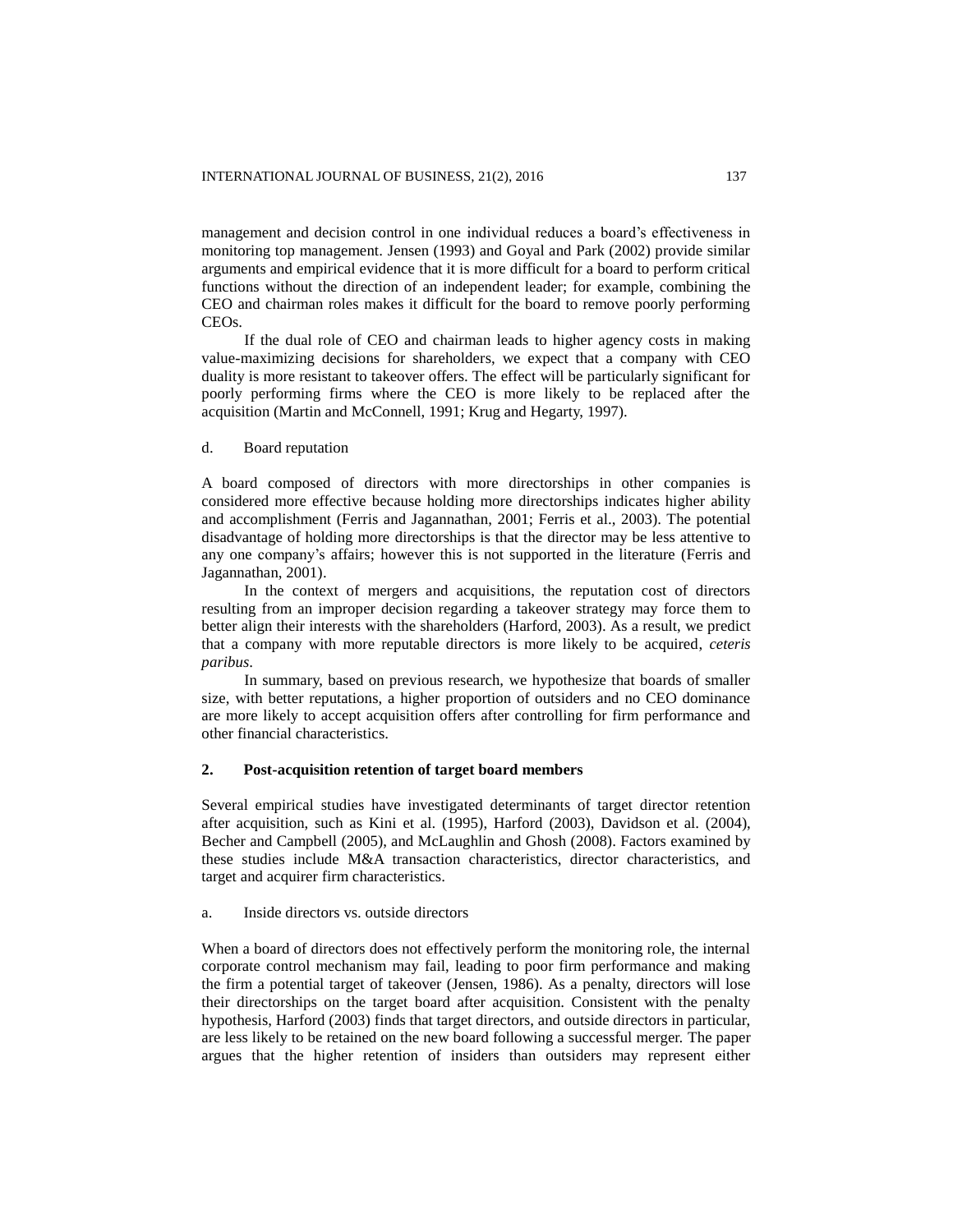continuation of target management or firm-specific knowledge possessed by the insiders that is valuable to the new board. The paper also shows that the retention of outside directors is not affected by pre-acquisition performance, but inside directors are more likely to be retained following good performance.

## b. Top management experience of directors

The literature shows that the market responds more positively to the appointment of outside directors with CEO experience than to those without CEO experience (Fich, 2005). In the context of takeover, Harford (2003) and McLaughlin and Ghosh (2008) find that inside directors working as CEOs are more likely to be retained in a surviving board. This evidence suggests that experience as top management is granted high human resource value. In particular, inside directors with top management experience are more knowledgeable about the firms. As a result, we expect that directors with CEO experience (past or current) are more likely to be retained after takeover, *ceteris paribus*.

c. Disciplinary takeover

When the acquirer intends to replace inefficient management teams of targets (a disciplinary takeover), the target board is assumed to have failed to effectively monitor and control the management. Therefore, the target board is very likely to be disciplined as well. Kini et al. (1995) provide evidence for this argument and find that the replacement of directors is more pronounced in disciplinary takeovers, i.e., those with CEO turnover.

d. Director's reputation

Previous studies show that directors who have multiple board seats often serve on the boards of large corporations that perform well relative to their peers who serve on a single board (Li and Ang, 2000; Ferris and Jagannathan, 2001; Ferris et al., 2003; Harris and Shimizu, 2004). McLaughlin and Ghosh (2008) find that inside directors with more than two additional directorships are more likely to be retained after takeover. Based on these findings, we expect that target directors with multiple board seats are more likely to be retained in a post-acquisition board.

e. Other characteristics

Other characteristics, such as those of the target and acquiring firms, as well as the M&A transactions, are also suggested to be related to the retention of directors. For example, Davidson et al. (2004) examine stock-for-stock mergers and find that the retention of target directors in the combined firm is positively related to the relative size of the firms and to the proportion of inside directors of the target firm, and they provide weak evidence that directors from targets with good pre-merger performance are more likely to be retained.

Becher and Campbell (2005) examine how CEO and non-CEO directors increase their own benefit in banking merger negotiations, and also find that the retention of non-CEO target directors is positively related to the relative size of the targets and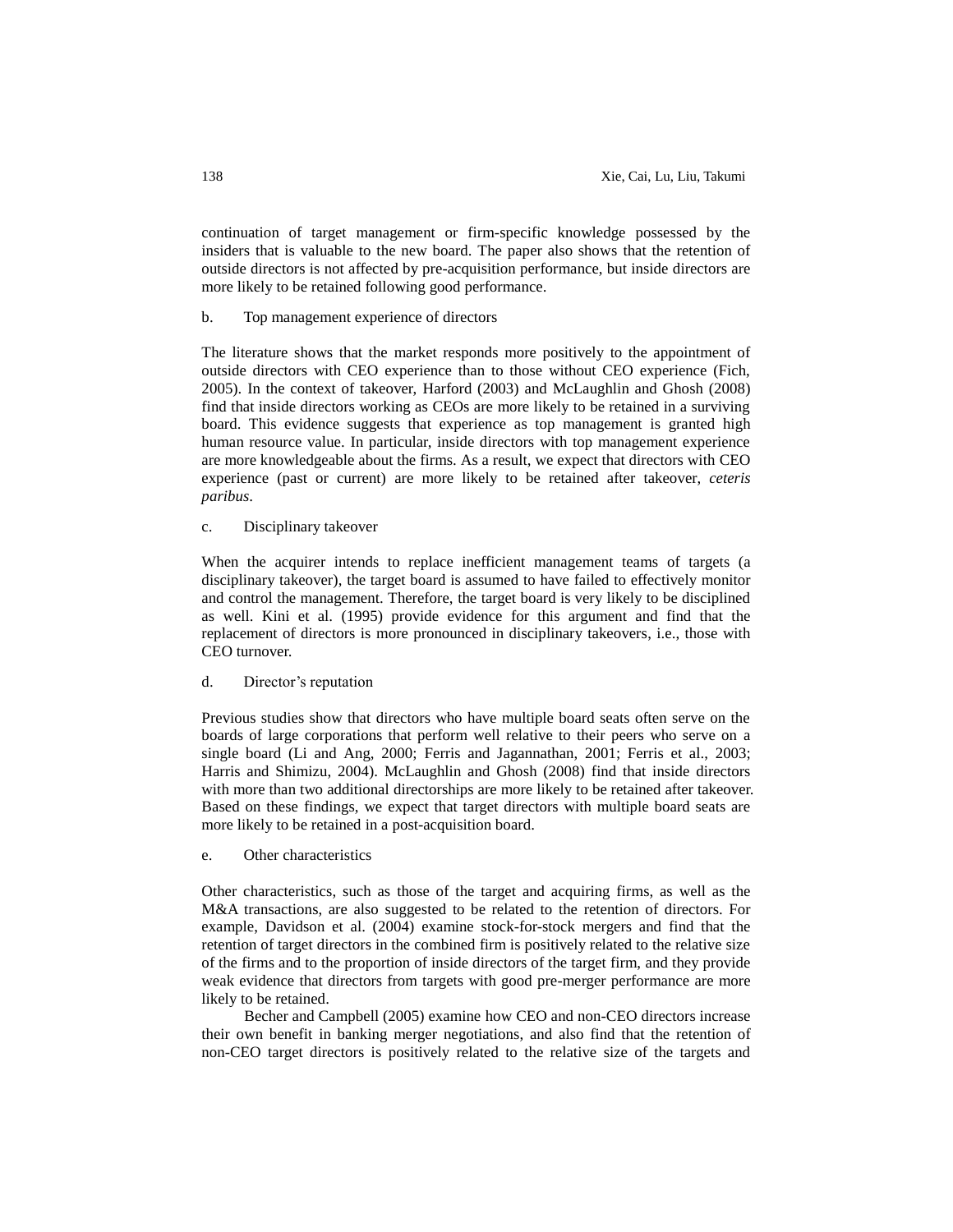acquirers, and is not related to pre-merger firm performance.

McLaughlin and Ghosh (2008) examine post-merger board construction by including more variables that are potentially related to the retention of directors from both targets and bidders. In addition to director characteristics, they find that a cash acquisition will reduce the likelihood of inside director retention. The likelihood of retention of outside directors is found to be lower if a merger deal is financed by stock, if the target has a relatively smaller size or if the outside directors have less CEO experience. The paper also finds that the tenure of directors, CEO duality, board independence and pre-merger performance have no impact on both outsider and insider retention.

In this paper, we include in the retention analysis the payment method (cash vs. other), target size, target pre-acquisition operating performance (industry-adjusted), target board independence and CEO duality. Since the effects of these variables are mixed in the literature, we make no clear cut prediction about them.

# **III. DATA AND SAMPLE**

This paper focuses on the U.S. life insurance industry. The M&A data used in this study are from SNL DataSource compiled by SNL Financial. We study merger and acquisition transactions between 1998 and 2006. The demographic and financial information about firms is obtained from the National Association of Insurance Commissioners (NAIC) – Life-Health insurance database. Data from 1996-2006 are used. The corporate governance information is collected from NAIC and Best's Insurance Reports, and data from 1997-2008 are utilized.

We conduct analysis at the individual insurance company level. If a target is a group or holding company under common ownership, we break it down into individual companies. We consider a company as a target if it was successfully acquired and if the acquisition resulted in changes in ownership control. We also create a control sample of "non-target". A company is defined as a non-target if it does not have the same NAIC group code as a target or an acquirer during the period t-2 to t+2, that is, it was not involved in any takeover activities during t-2 to t+2, where t represents the year of acquisition. We eliminated firms with unusual characteristics such as zero or negative net worth or assets.

According to these criteria, 316 targets and 6,837 non-targets are identified in the final sample during 1998-2006 (see Table 1). The majority of target firms are affiliated firms (insurers with group affiliation). We perform analysis of post-acquisition retention on 2,218 directors identified from the boards of these 316 target firms.

# **IV. CORPORATE GOVERNANCE AND THE LIKELIHOOD OF ACQUISITION**

To examine whether internal corporate control affects the likelihood of acquisition, we regress a target dummy (target=1 if a firm is successfully acquired, and 0 otherwise) on corporate governance variables, pre-acquisition performance (return on assets), and other control variables (such as firm size, business mix, diversification, group affiliation, and organizational form) that have been expected to affect the likelihood of being targets in the literature (Cummins et al., 1999). The summary statistics on these variables are presented in Table 2, and the probit analysis is presented in Table 3.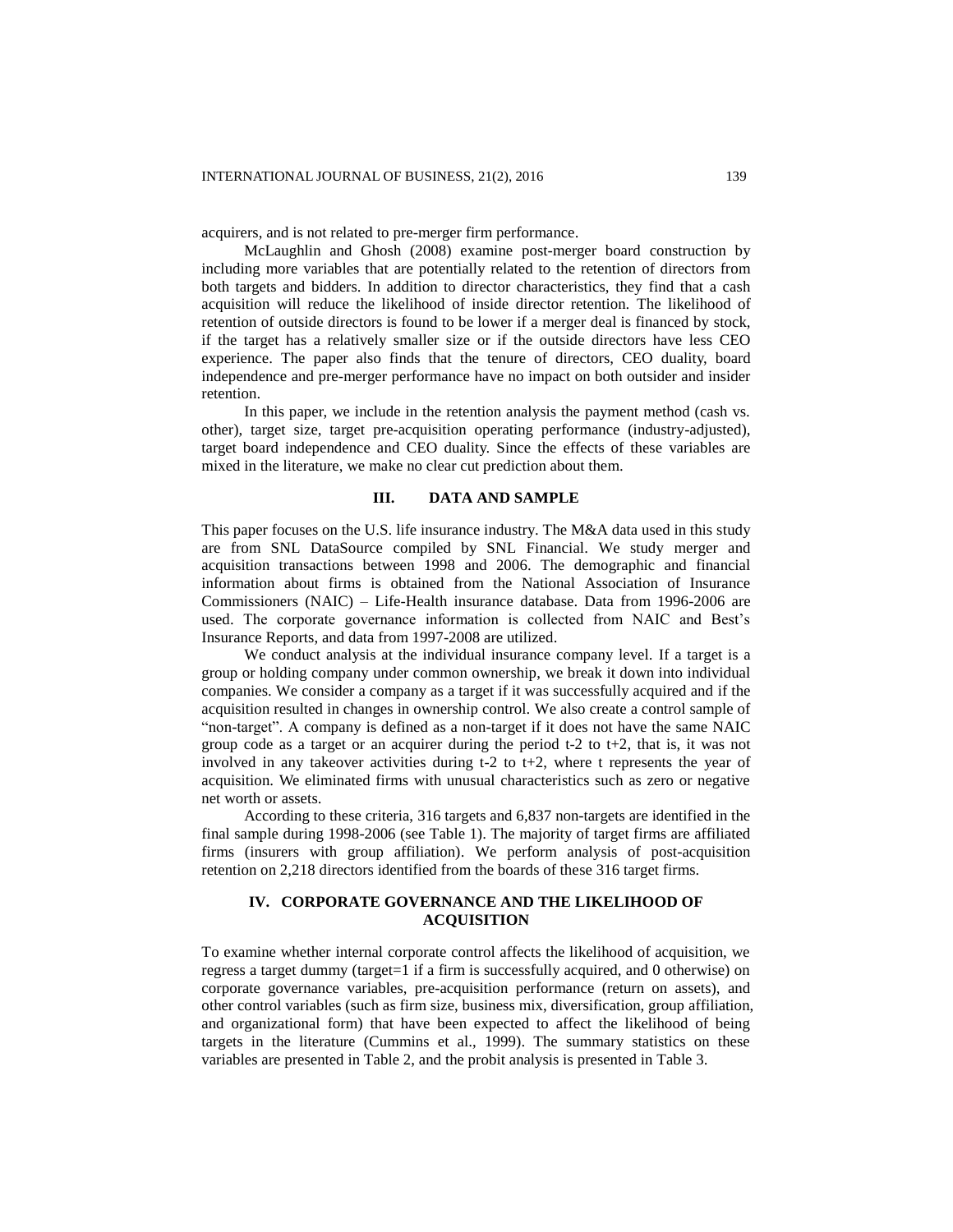| Year  | ° —<br>Target | -0           | Non-target |              |  |
|-------|---------------|--------------|------------|--------------|--|
|       | Affiliated    | Unaffiliated | Affiliated | Unaffiliated |  |
|       | companies     | companies    | companies  | companies    |  |
| 1998  | 44            | 11           | 563        | 409          |  |
| 1999  | 60            | 11           | 504        | 391          |  |
| 2000  | 45            | 6            | 484        | 337          |  |
| 2001  | 28            | 3            | 497        | 314          |  |
| 2002  | 11            | 6            | 472        | 304          |  |
| 2003  | 15            | 5            | 405        | 257          |  |
| 2004  | 24            |              | 457        | 271          |  |
| 2005  | 35            |              | 400        | 157          |  |
| 2006  | 3             | C            | 438        | 177          |  |
| Total | 265           | 51           | 4220       | 2617         |  |

| <b>Table 1</b>                                   |  |  |  |  |  |
|--------------------------------------------------|--|--|--|--|--|
| Number of target and non-target firms, 1998-2006 |  |  |  |  |  |

Note: "Affiliated companies" refer to insurance companies with group affiliation; "Unaffiliated companies" refer to insurance companies that have no group affiliation.

| Summary statistics on targets and non-targets              |             |       |                           |       |                                                |  |
|------------------------------------------------------------|-------------|-------|---------------------------|-------|------------------------------------------------|--|
|                                                            | Target      |       | Non-target                |       | Difference                                     |  |
| Variables                                                  |             |       |                           |       | Mean Std. dev Mean Std. devTarget – Non-target |  |
| <b>Observations</b>                                        |             | 316   |                           | 6837  |                                                |  |
| <b>Size and Financial Ratios</b>                           |             |       |                           |       |                                                |  |
| Size: Ln(assets)                                           |             |       | 18.794 2.493 17.625 2.712 |       | $1.169***$                                     |  |
| Surplus / assets                                           | 0.328 0.301 |       | 0.420 0.301               |       | $-0.092***$                                    |  |
| <b>Operating Performance</b>                               |             |       |                           |       |                                                |  |
| Return on assets                                           | 0.006       | 0.077 | 0.023                     | 0.085 | $-0.017***$                                    |  |
| <b>Business Mix and Diversification</b>                    |             |       |                           |       |                                                |  |
| Proportion of premiums in individual annuities 0.195 0.298 |             |       | 0.118                     | 0.243 | $0.077^{\ast\ast\ast}$                         |  |
| Proportion of premiums in group annuities                  | 0.056       | 0.175 | 0.031                     | 0.134 | $0.025***$                                     |  |
| Geographic Herfindahl, premiums written                    | 0.358       | 0.357 | 0.571                     | 0.401 | $-0.213***$                                    |  |
| <b>Premium Growth Rate</b>                                 |             |       |                           |       |                                                |  |
| Change in premiums, t-1 to t                               | 0.043       |       | 0.465 0.125               | 0.491 | $-0.082***$                                    |  |
| Group Affiliation and Organizational Form                  |             |       |                           |       |                                                |  |
| Unaffiliated insurer dummy                                 | 0.161       | 0.368 | 0.383                     | 0.486 | $-0.222***$                                    |  |
| Stock insurer dummy                                        | 0.953       | 0.213 | 0.903                     | 0.296 | $0.050***$                                     |  |
| Corporate Governance                                       |             |       |                           |       |                                                |  |
| Board size                                                 | 7.022       | 3.079 | 7.257                     | 3.681 | $-0.235$                                       |  |
| Proportion of outside directors                            | 0.461       | 0.287 | 0.489                     | 0.299 | $-0.028*$                                      |  |
| Board reputation                                           | 2.222       | 2.189 | 1.064                     | 1.338 | $1.158***$                                     |  |
| CEO is chairman                                            | 0.671       | 0.471 | 0.740                     | 0.438 | $-0.069***$                                    |  |

**Table 2** Summary statistics on targets and non-targets

Note: \*Significant at the 10% level. \*\*Significant at the 5% level. \*\*\*Significant at the 1% level. The asterisks illustrate whether the difference between targets and non-targets is significant based on T-test. Board size: the number of directors on a board. Board reputation: average number of directorships held by the directors of the board in other insurance companies. Proportion of outside directors: the number of outsiders divided by the board size. Similar to He and Sommer (2011), we define an outside director as a director who is not a current or former officer or their family members. "CEO is chairman" is a dummy variable equal to 1 if a CEO is also the chairman of a board, and 0 otherwise.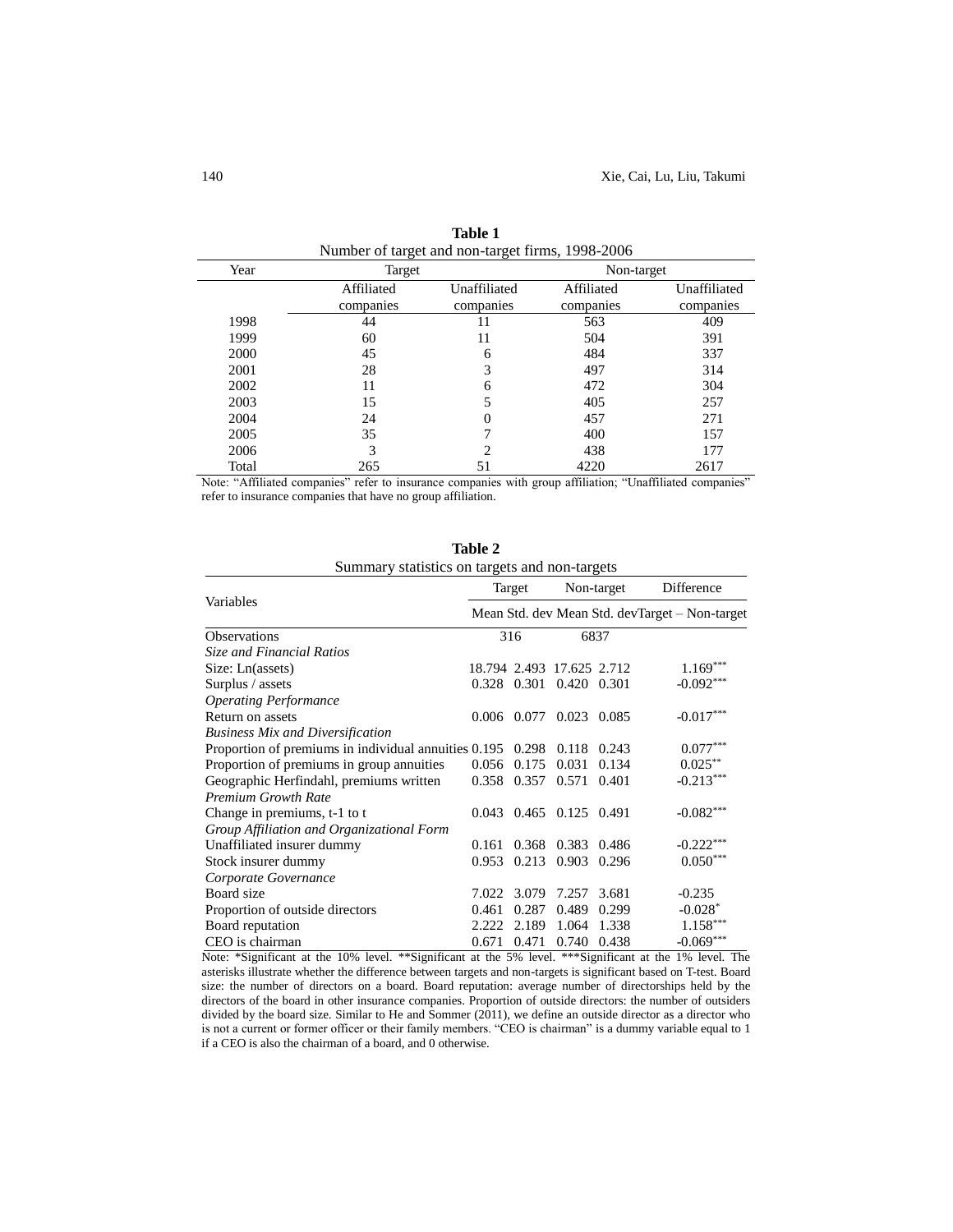Table 2 above shows that the average board size (number of directors on a board) of target firms is 7.022, while the average board size of non-targets is 7.257. Target firms on average have a smaller proportion of outside directors  $(0.461 \text{ vs. } 0.489)$ .<sup>5</sup> We use the average number of directorships held by the board members in other insurance companies as a proxy to measure target board ability or reputation. The directors of target boards on average hold 2.222 seats in other insurance companies, while the directors of the non-target boards on average have 1.064 seats, suggesting that target boards on average have a better reputation. Table 2 also shows that in life insurance companies it is common for a CEO to also hold the position of chairman of board (duality). About 67 percent of target firms and 74 percent of non-targets combine the position of CEO and chairman. The difference between the two groups is significant.<sup>6</sup>

Summary statistics on other variables are largely consistent with the findings in the literature for non-financial firms. Target firms are bigger than non-targets based on total assets. They are also financially vulnerable, with a lower surplus to asset ratio than non-targets (0.328 vs. 0.420). Target insurers on average underperform significantly compared to non-target insurers (with ROA 0.006 vs. 0.023). Targets tend to underwrite more business in individual annuities and group annuities and are more geographically diversified than non-targets. The premium growth rate of targets averages 0.043, much lower than that of the non-targets (0.125). Only a small percentage of target firms are unaffiliated single firms (firms without group affiliation) (16.1 percent), but the percentage is higher for non-target firms (38.3 percent). Targets and non-targets alike are mostly composed of stock companies, but the percentage of stock firms is slightly higher for targets (95.3 percent vs. 90.3 percent).

Table 3 presents the probit regression analysis of the likelihood of being a target. To control for the structural difference of board behavior in good performance and poor performance firms, separate regressions are conducted for firms that perform better than the industry median and for those that perform worse than the industry median, as measured by return on assets. <sup>7</sup> A likelihood ratio test is conducted and rejects the equality of coefficients of the two regressions, suggesting that factors affecting the likelihood of being a target differ between good performance and poor performance firms.

We find that in general firms with smaller boards are more likely to be involved in takeover activities regardless of firm performance, suggesting that smaller boards are more likely to agree to acquisition decisions. This is somewhat consistent with Lipton and Lorsch (1992) and Jensen (1993), who find that a smaller board is more effective in maximizing firm value. Table 3 also shows that boards with more reputable directors are more likely to accept takeover offers, which holds for both good performance and poor performance samples.

Consistent with the penalty hypothesis (Harford, 2003; Jensen, 1986), our results show that boards with a higher proportion of outsiders are less likely to be acquired; the result is significant for good performance firms only. A possible explanation is that directors of good performance companies are more likely to avoid the uncertainties inherent in M&As.

Consistent with the predictions, we find an inverse and significant relationship between the CEO duality and the likelihood of an acquisition, regardless of firm performance. This indicates that the dual CEO–chairman role tends to reduce the independence of the board, which may make the board less effective when making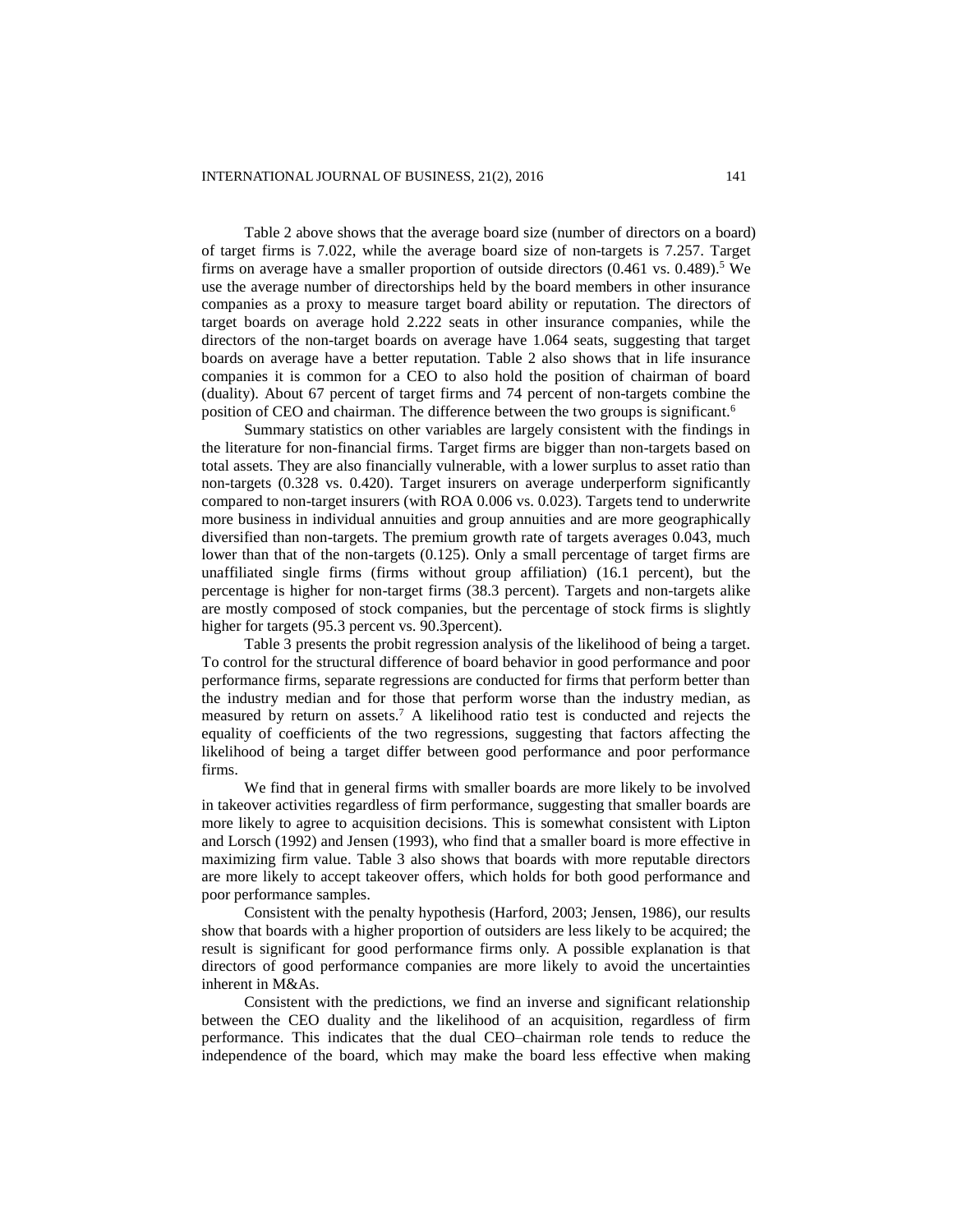M&A decisions. This also complements the findings of Shivdasani (1993), that the presence of a powerful CEO on the board lowers the probability of a hostile bid.<sup>8</sup>

Results for non-governance variables are mostly consistent with the existing literature in non-financial firms. Overall, firms with lower return on assets are more likely to be acquired. For firms that underperform in comparison to the industry median, those with relatively lower premium growth rate and stock organizational form are more likely to be acquired, however the likelihood of acquisition is lower for unaffiliated single firms. For firms that perform better than the industry median, the likelihood of acquisition decreases with their return on assets. Consistent with Cummins et al. (1999), firms that are more geographically diversified are more attractive to acquirers, and this effect holds for both good performance and poor performance firms. In addition, life insurers with a higher percentage of business in annuity products are more likely to be acquired.

| Probit analysis—likelihood of targets |                    |                           |                        |  |  |  |
|---------------------------------------|--------------------|---------------------------|------------------------|--|--|--|
| Variables                             | Whole              | Good                      | Poor                   |  |  |  |
|                                       | Sample             | Performance               | Performance            |  |  |  |
| Board size                            | $-0.023***$        | $-0.028$                  | $-0.019$               |  |  |  |
|                                       | [0.011]            | [0.019]                   | [0.015]                |  |  |  |
| Board reputation                      | $0.130***$         | $0.242***$                | $0.087^{\ast\ast\ast}$ |  |  |  |
|                                       | [0.017]            | [0.032]                   | [0.021]                |  |  |  |
| Proportion of outside directors       | $-0.199$           | $-0.338*$                 | $-0.095$               |  |  |  |
|                                       | [0.130]            | [0.199]                   | [0.176]                |  |  |  |
| CEO is chairman                       | $-0.288***$        | $-0.354***$               | $-0.257***$            |  |  |  |
|                                       | [0.071]            | [0.110]                   | [0.095]                |  |  |  |
| Firm Size: Ln(assets)                 | $-0.007$           | 0.002                     | $-0.024$               |  |  |  |
|                                       | [0.021]            | [0.033]                   | [0.028]                |  |  |  |
| Return on assets                      | $-0.952**$         | $-1.503*$                 |                        |  |  |  |
|                                       | [0.793]<br>[0.465] |                           | [0.711]                |  |  |  |
| Surplus / assets                      | $-0.191$           | $-0.084$                  | $-0.271$               |  |  |  |
|                                       | [0.163]            | [0.237]                   | [0.239]                |  |  |  |
| Geographic Herfindahl                 | $-0.524***$        | $-0.512***$               | $-0.572***$            |  |  |  |
|                                       | [0.110]            | [0.163]                   | [0.156]                |  |  |  |
| Proportion of premiums in annuities   | $0.291**$          | $0.396*$                  | $0.262*$               |  |  |  |
|                                       | [0.118]            | [0.221]                   | [0.150]                |  |  |  |
| Premium growth rate                   | $-0.294***$        | $-0.130$                  | $-0.468***$            |  |  |  |
|                                       | [0.080]            | [0.113]                   | [0.121]                |  |  |  |
| Stock insurer                         | $0.285***$         | 0.250                     | $0.307**$              |  |  |  |
|                                       | [0.125]            | [0.231]                   | [0.151]                |  |  |  |
| Unaffiliated insurer                  | $-0.183**$         | $-0.021$                  | $-0.273***$            |  |  |  |
|                                       | [0.085]            | [0.128]                   | [0.118]                |  |  |  |
| Observations                          | 5529               | 2742                      | 2776                   |  |  |  |
| Pseudo R-square                       | 0.146              | 0.201                     | 0.125                  |  |  |  |
| Likelihood ratio test on equality     |                    | LR chi $2(20)$ =          | 33.13                  |  |  |  |
| of coefficients                       |                    |                           |                        |  |  |  |
| P-value                               |                    | 0.0448<br>$Prob > chi2 =$ |                        |  |  |  |

| Table 3 |  |                          |  |  |  |  |
|---------|--|--------------------------|--|--|--|--|
|         |  | 1.11.11.11.11.11.11.04.1 |  |  |  |  |

Note: Dependent variable is target dummy (target=1 if a firm is successfully acquired, and 0 otherwise). Independent variables take value one year prior to the acquisition. Constant term and year dummies are not reported. \*Significant at the 10% level. \*\*Significant at the 5% level. \*\*\*Significant at the 1% level. Standard errors in brackets.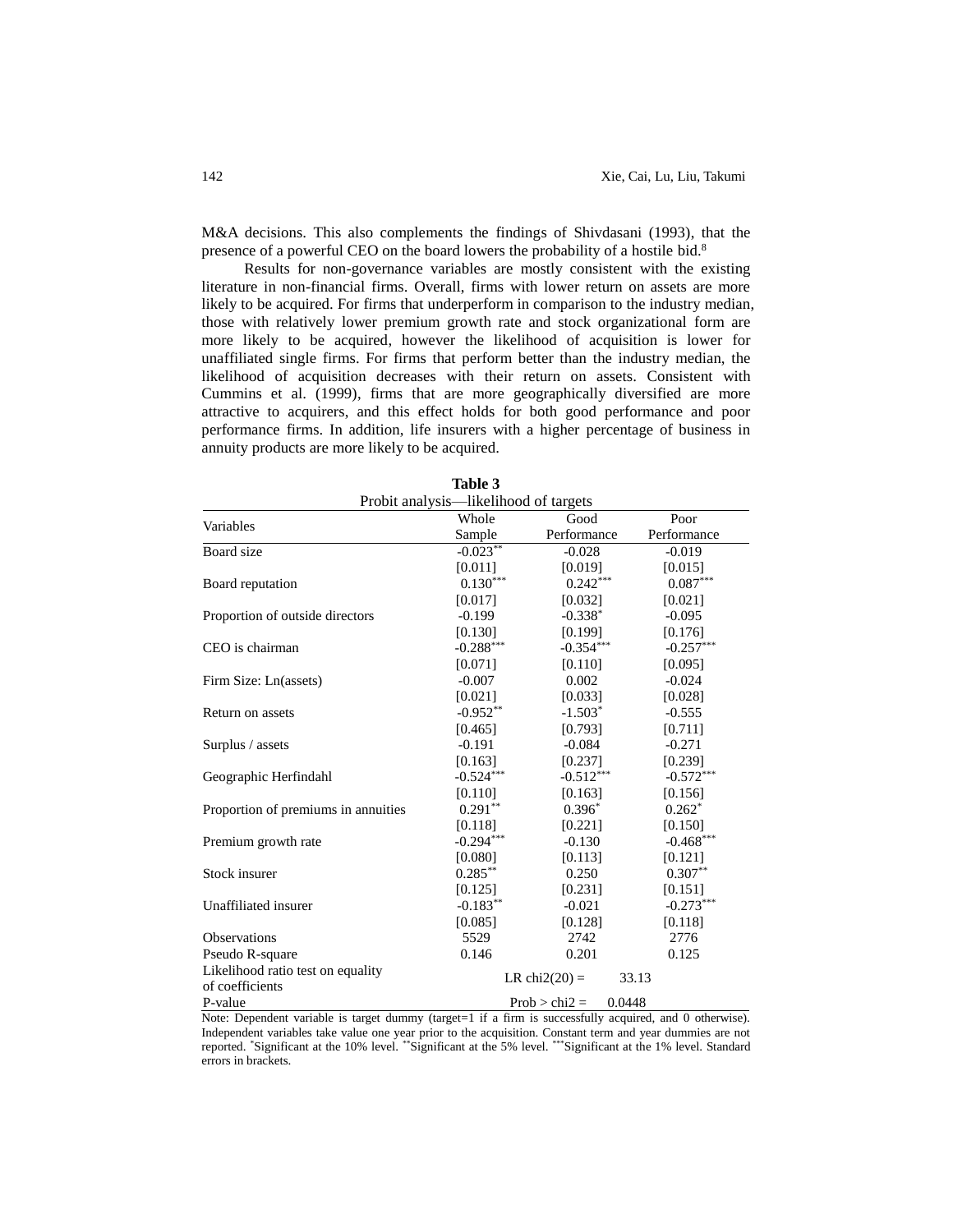Board size: the number of directors on a board. Board reputation: average number of directorships held by the directors of the board in other insurance companies. Proportion of outside directors: the number of outsiders divided by the board size. Similar to He and Sommer (2011), we define an outside director as a director who is not a current or former officer or their family members. "CEO is chairman" is a dummy variable equal to 1 if a CEO is also the chairman of the board, and 0 otherwise. A firm is considered as "good performance" if its return on assets (ROA) is higher than the industry median ROA, and as "poor performance" otherwise.

## **V. POST-ACQUISITION RETENTION OF TARGET DIRECTORS**

Table 4 provides descriptive statistics of characteristics for both retained directors and non-retained directors. A director is considered "retained" if the director continues to serve on the surviving board of a target (if the target maintains its independence after being acquired) or starts to serve on the acquirer's board (if the target loses its independence after being acquired) in the year when the acquisition is complete.

Out of 2,218 directors of target firms, 1,118 directors are retained and 1,100 directors leave the board after their firms are acquired. About 46.2 percent of retained directors are outside directors, while 53.8 percent of retained directors are insiders, suggesting that outside directors are more likely to lose their seats after takeover. On average, retained directors hold 2.577 board seats in other insurance companies before acquisition, which is significantly higher than non-retained directors (average 1.872 seats). About 41.1 percent of retained directors have experience working as a CEO in the life insurance industry, while the number for non-retained directors is only 28.4 percent. This disparity is significant and indicates that directors working as CEOs (past or current) are more likely to be retained after acquisition because of their experience as decision makers.

Table 4 also summarizes target characteristics and transaction characteristics. On average, the majority of non-retained directors come from smaller firms, firms with a higher proportion of outside directors, firms whose CEO also holds the position of chairman, firms with disciplinary CEO turnover (CEO is replaced within two years after acquisition) and firms that receive cash financing.

We run several probit regressions to examine the determinants of director retention after acquisition. To address the concern that observations from the same target firm are not independent, we run the probit regression specifying that the standard errors allow for intragroup correlation. The dependent variable is a dummy variable indicating retention  $(=1)$  or departure  $(=0)$  from a post-acquisition board. The independent variables include characteristics of individual directors such as director reputation, status as insider or outsider, CEO experience in the target or other insurance firms; target firm characteristics, such as pre-acquisition performance, size of targets, CEO duality, the proportion of outside directors of a board, and whether the CEO of the target experiences disciplinary turnover after acquisition; and transaction characteristics such as the payment method (cash vs. stock and other payments). Organizational form and group affiliation are also included in the regression.<sup>9</sup>

Differences in determinants of retention between outside and inside directors are discovered by running regressions based on two sub-samples that consist of insiders or outsiders only. In addition, to control for structural differences between firms with good performance and poor performance, we conduct separate regressions for firms that perform better than, and worse than, the industry median. The results are reported in Table 5.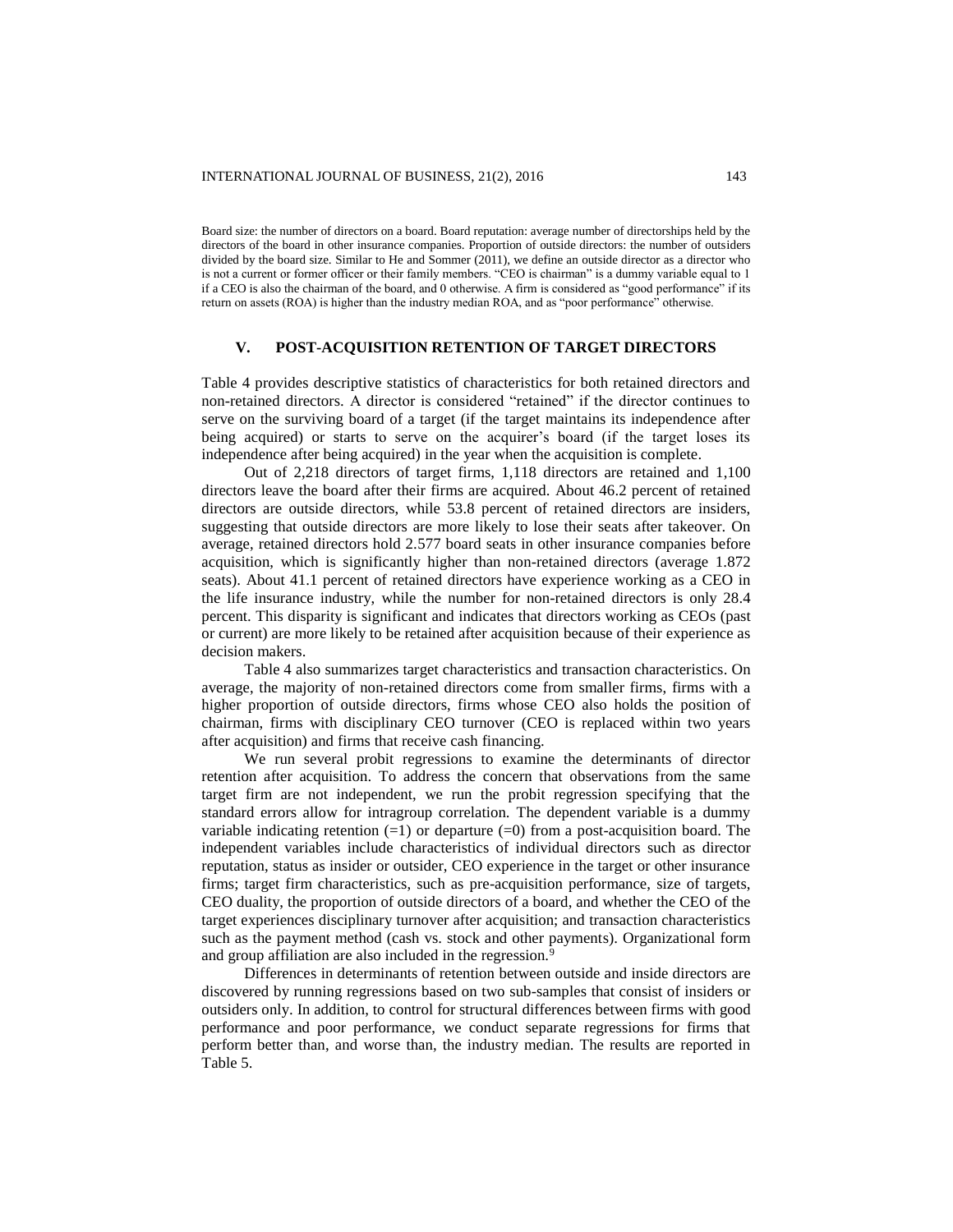| Summary statistics on target director retention |                       |       |                           |       |                        |  |  |
|-------------------------------------------------|-----------------------|-------|---------------------------|-------|------------------------|--|--|
| Variables                                       | Retained<br>Directors |       | Non-retained<br>Directors |       | Difference             |  |  |
|                                                 |                       | Std.  |                           | Std.  | $Retained -$           |  |  |
|                                                 | Mean                  | dev   | Mean                      | dev   | Non-retained           |  |  |
| Director Characteristics                        |                       |       |                           |       |                        |  |  |
| Number of observations                          |                       | 1118  | 1100                      |       |                        |  |  |
| Director - outside director                     | 0.462                 | 0.499 | 0.566                     | 0.496 | $-0.104***$            |  |  |
| Director - inside director                      | 0.538                 | 0.499 | 0.434                     | 0.496 | $0.104***$             |  |  |
| Director reputation                             | 2.577                 | 3.467 | 1.872                     | 2.668 | $0.705^{\ast\ast\ast}$ |  |  |
| Director - top management<br>experience         | 0.411                 | 0.492 | 0.284                     | 0.451 | $0.127***$             |  |  |
| Target or Transaction Characteristics           |                       |       |                           |       |                        |  |  |
| CEO is chairman                                 | 0.569                 | 0.495 | 0.725                     | 0.446 | $-0.156***$            |  |  |
| Proportion of outside directors                 | 0.490                 | 0.288 | 0.539                     | 0.282 | $-0.049***$            |  |  |
| Pre-acquisition operating<br>performance        | $-0.001$              | 0.047 | $-0.003$                  | 0.062 | 0.002                  |  |  |
| Disciplinary CEO turnover                       | 0.572                 | 0.495 | 0.802                     | 0.399 | $-0.230***$            |  |  |
| Cash payment                                    | 0.453                 | 0.498 | 0.495                     | 0.500 | $-0.042**$             |  |  |
| Target size: ln(asset)                          | 19.472                | 2.400 | 18.929                    | 2.582 | $0.542***$             |  |  |

| <b>Table 4</b>                               |  |  |  |  |  |
|----------------------------------------------|--|--|--|--|--|
| nery statistics on tergot director retantion |  |  |  |  |  |

Note: \*Significant at the 10% level. \*\*Significant at the 5% level. \*\*\*Significant at the 1% level.

"Director - outside director" equals 1 if a director is an outsider, and 0 otherwise. "Director - inside director" equals 1 if a director is an insider, and 0 otherwise. "Director Reputation" is measured by the number of directorships held by a director in other insurance companies. "Director - top management experience" is a dummy variable equal to 1 if a director had CEO experience before acquisition, and 0 otherwise. "CEO is chairman" is a dummy variable equal to 1 if a target firm's CEO is also the chairman of the board, and 0 otherwise. "Proportion of outside directors" is the proportion of outsiders in a target board, calculated by the number of outsiders divided by the board size. Pre-acquisition operating performance is the industry-adjusted average return on assets for the two years prior to the acquisition. "Disciplinary CEO turnover" is a dummy variable equal to 1 if the CEO of a target loses the CEO position within two years after acquisition, and 0 otherwise. "Cash payment" equals 1 if the acquisition is financed by cash, and 0 otherwise.

The overall sample shows that outside directors are less likely to be retained after acquisition. Directors with better reputations and experience as top management are more likely to be retained, but directors from targets that experience disciplinary CEO turnover after acquisition are less likely to be retained. In general, these findings are consistent with the predictions from our hypothesis section. Furthermore, we find that directors from firms that combine the position of CEO and chairman or have a larger proportion of outside directors are less likely to be retained. This suggests that the takeover market penalizes boards with extremely powerful figures and less effective directors, or boards with more independent directors whose value is depreciated in the post-acquisition firm. Target firm size is not a significant determinant of director's retention.<sup>10</sup>

When comparing the regressions for insiders and outsiders, we find that holding more directorships in other insurers, which is a measure of director's reputation, matters more for insiders than for outsiders. This suggests that acquirers value both the reputation and inside knowledge of the directors of target firms when deciding retention. Top management experience is also an important factor in retention for both insiders and outsiders. CEO duality has a negative impact on the retention of outsiders, but no effect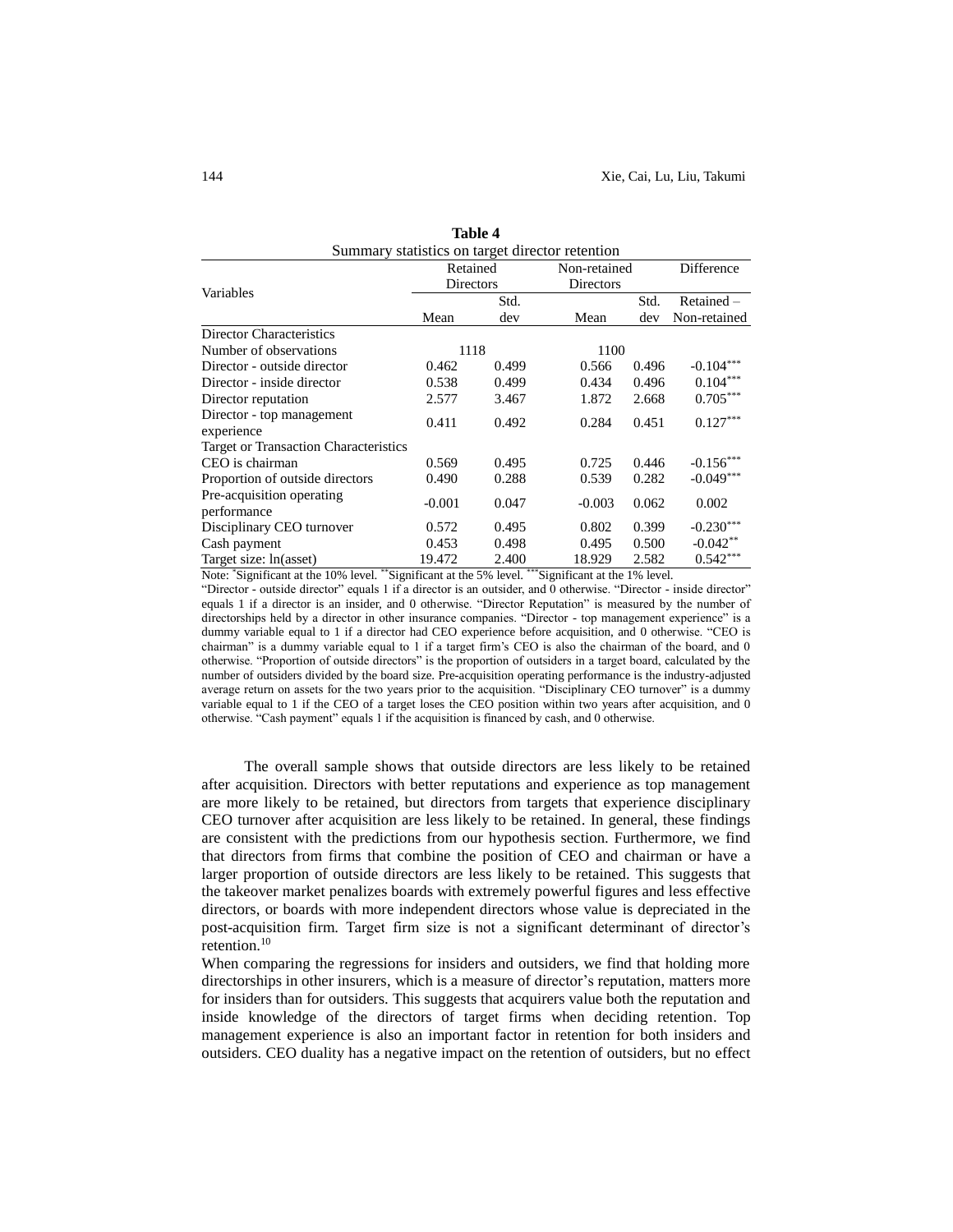on the retention of insiders, suggesting a heavier "penalty" for outside directors who are less capable of performing effective independent monitoring duties. Inside directors are less likely to be retained if the takeover is disciplinary; however the retention of outside directors is not affected by this factor. Consistent with Becher and Campbell (2005) and McLaughlin and Ghosh (2008), pre-acquisition performance (industry adjusted) has no significant impact on the retention of either inside or outside directors. Cash financing of acquisitions deals is negatively related to target firms' director retention, but not statistically significant after adjusting intragroup correlation in the regression.

| Probit analysis—likelihood of target director retention |             |             |                        |             |             |  |  |
|---------------------------------------------------------|-------------|-------------|------------------------|-------------|-------------|--|--|
| Variables                                               | Whole       | Outside     | Inside                 | Good        | Poor        |  |  |
|                                                         | Sample      | Directors   | Directors              | Performance | Performance |  |  |
| Director - outside director                             | $-0.134***$ |             |                        | $-0.118$    | $-0.146*$   |  |  |
|                                                         | [0.055]     |             |                        | [0.081]     | [0.080]     |  |  |
| Director reputation                                     | $0.033*$    | 0.009       | $0.047*$               | $0.046*$    | 0.036       |  |  |
|                                                         | [0.019]     | [0.029]     | [0.025]                | [0.025]     | [0.027]     |  |  |
| Director - top                                          | $0.242***$  | $0.299***$  | $0.226^{\ast\ast\ast}$ | $0.190*$    | $0.290***$  |  |  |
| management experience                                   | [0.062]     | [0.109]     | [0.080]                | [0.101]     | [0.078]     |  |  |
| CEO is chairman                                         | $-0.406***$ | $-0.567***$ | $-0.227$               | $-0.204$    | $-0.519***$ |  |  |
|                                                         | [0.145]     | [0.192]     | [0.152]                | [0.227]     | [0.189]     |  |  |
| Proportion of outside                                   | $-0.429*$   | $-0.620$    | $-0.281$               | $-0.993***$ | $-0.065$    |  |  |
| directors                                               | [0.241]     | [0.405]     | [0.278]                | [0.376]     | [0.321]     |  |  |
| Pre-acquisition operating                               | 0.318       | $-0.482$    | 1.059                  | $-2.248$    | 0.867       |  |  |
| performance                                             | [1.054]     | [1.425]     | [1.167]                | [1.867]     | [1.486]     |  |  |
| Disciplinary CEO<br>turnover                            | $-0.598***$ | $-0.332$    | $-0.971***$            | $-0.313$    | $-0.794***$ |  |  |
|                                                         | [0.151]     | [0.203]     | [0.156]                | [0.229]     | [0.190]     |  |  |
| Cash payment                                            | $-0.066$    | $-0.043$    | $-0.151$               | $-0.189$    | 0.033       |  |  |
|                                                         | [0.137]     | [0.182]     | [0.142]                | [0.205]     | [0.183]     |  |  |
| Target size: ln(assets)                                 | 0.032       | 0.025       | 0.038                  | 0.028       | 0.047       |  |  |
|                                                         | [0.031]     | [0.040]     | [0.033]                | [0.045]     | [0.044]     |  |  |
| Stock company                                           | $-0.141$    | $-0.141$    | $-0.157$               | $-1.012$    | 0.07        |  |  |
|                                                         | [0.289]     | [0.350]     | [0.356]                | [0.635]     | [0.324]     |  |  |
| Unaffiliated company                                    | 0.043       | 0.061       | $-0.012$               | 0.073       | 0.052       |  |  |
|                                                         | [0.209]     | [0.262]     | [0.223]                | [0.337]     | [0.279]     |  |  |
| Constant                                                | 0.317       | 0.417       | 0.349                  | 1.296       | $-0.268$    |  |  |
|                                                         | [0.796]     | [1.107]     | [0.815]                | [1.207]     | [1.076]     |  |  |
| Observations                                            | 2,019       | 1,048       | 971                    | 812         | 1,207       |  |  |
| Pseudo R-square                                         | 0.082       | 0.067       | 0.120                  | 0.086       | 0.119       |  |  |

**Table 5**

Note: \*Significant at the 10% level. \*\*Significant at the 5% level. \*\*\*Significant at the 1% level. Standard errors allowing for intragroup correlation are in brackets. "Director - outside director" equals 1 if a director is an outsider, and 0 otherwise. "Director - inside director" equals 1 if a director is an insider, and 0 otherwise. "Director reputation" is the number of directorships held by a director in other insurance companies. "Director - top management experience" is a dummy variable equal to 1 if a director had CEO experience before acquisition, and 0 otherwise. "CEO is chairman" is a dummy variable equal to 1 if a target firm's CEO is also the chairman of the board, and 0 otherwise. "Proportion of outside directors" is the proportion of outsiders in a target board, calculated by the number of outsiders divided by the board size. Pre-acquisition operating performance is the industry-adjusted average return on assets for the two years prior to the acquisition. "Disciplinary CEO turnover" is a dummy variable equal to 1 if the CEO of a target loses the CEO position within two years after acquisition, and 0 otherwise. "Cash payment" equals 1 if the acquisition is financed by cash, and 0 otherwise.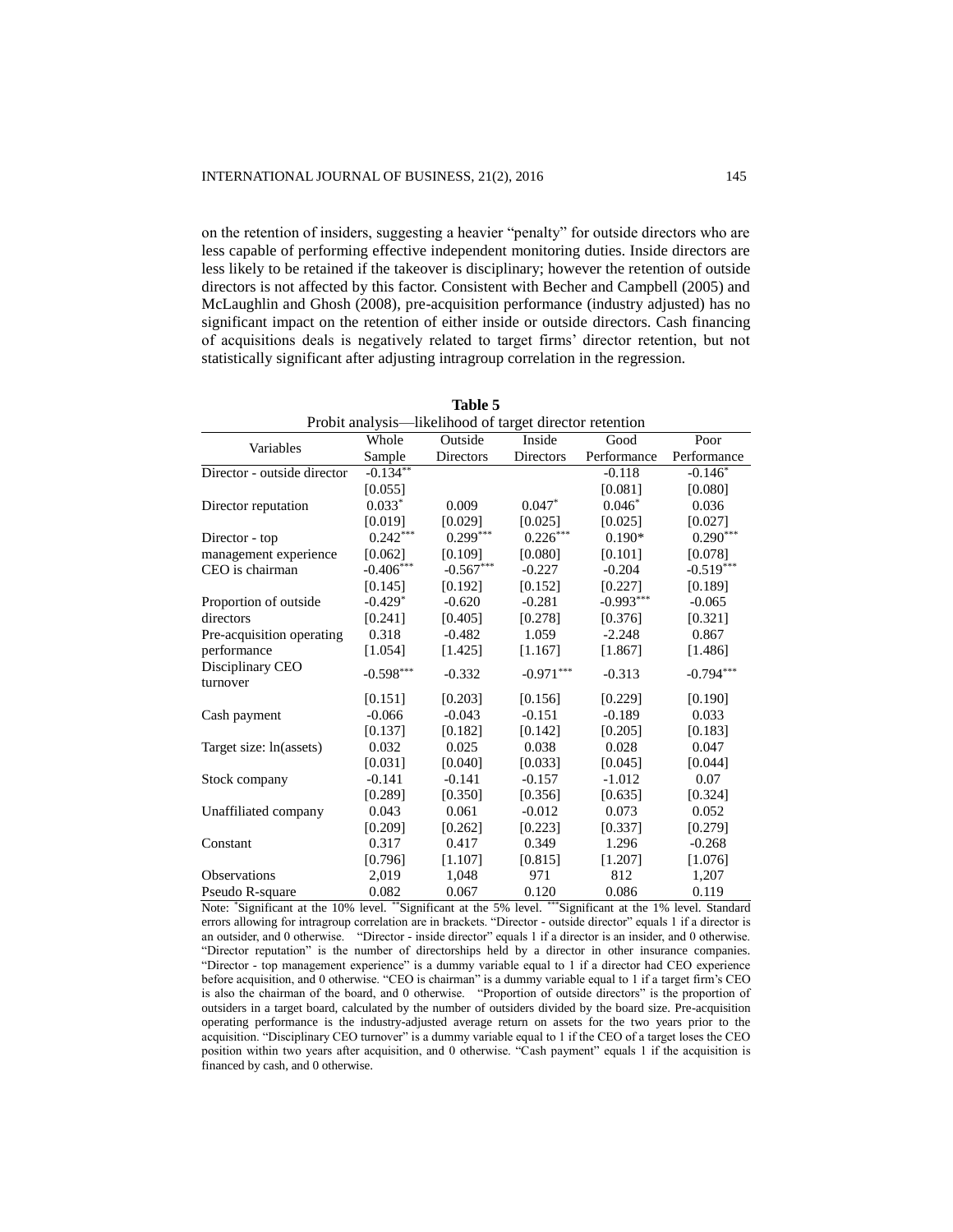We also compare the determinants of retention for directors from good performance firms and poor performance firms, benchmarked by the return on assets of the industry median firm. We find that outside directors are less likely to be retained if they are from poor performance firms, while the result is not significant for good performance firms. This suggests that if the outside directors fail to work as effective monitors, resulting in poor performance, they are more likely to be dismissed than the insiders. Director reputation helps a director to be retained in a good performance firm, but not if the firm perform poorly. For both types of firms, top management experience are important for retention, which is in line with the findings of McLaughlin and Ghosh (2008) and Harford (2003), suggesting that acquirers prefer directors with better reputations and CEO experience, i.e. those with more valuable human and social capital. Directors of poor performance firms with CEO duality are more likely to lose their directorships, indicating that these directors are more dispensable because of their limited and poor contribution to management monitoring. For poor performance firms, directors are less likely to be retained if the takeover is disciplinary.

#### **VI. CONCLUSION**

The board of directors is considered to have a monitoring role, overseeing the decisions of management in order to protect the interests of the firm and the shareholders. In this paper, we study the U.S. life insurer mergers and acquisitions between 1998 and 2006 to understand the role of target insurer boards in acquisition decisions and the post-acquisition retention of target directors.

We find evidence that board composition does affect the likelihood of acquisition in the life insurance industry, and boards from firms with good and poor performance behave differently. A smaller board is more likely to accept takeover, and boards with a larger fraction of outside directors are more resistant to takeover, especially when their firms perform well. Firms with more reputable boards are more likely, while firms with CEO/chairman duality are less likely, to be acquired, regardless of performance. The results suggest that boards of insurance firms react rationally regarding acquisition decisions.

We also investigate target director retention after acquisition. Outside directors are less likely to be retained than insiders in general, especially if firms underperform in comparison to the industry median, because they are considered ineffective monitors and therefore dispensable. For outside directors, those with CEO experience are more likely to be retained, suggesting acquirers value effective decision makers; while those from firms with CEO dominance are more likely to be removed. For inside directors, experience as CEO or holding directorships in other insurance companies more often results in retention after acquisition. Serving firms with post-acquisition disciplinary CEO turnover tends to reduce the likelihood of retention for insiders.

For directors from targets that perform better than the industry median, better reputation and experience as top management increases chances of retention, but the likelihood of retention is negatively related to the proportion of outsiders on a board. We find no evidence that outsiders are more likely to leave in good performance firms.

Directors from poor performance targets are less likely to be retained if they are outsiders, if CEO duality exists, or if the takeover is disciplinary. This suggests that directors are punished if they are ineffective monitors and are held responsible for a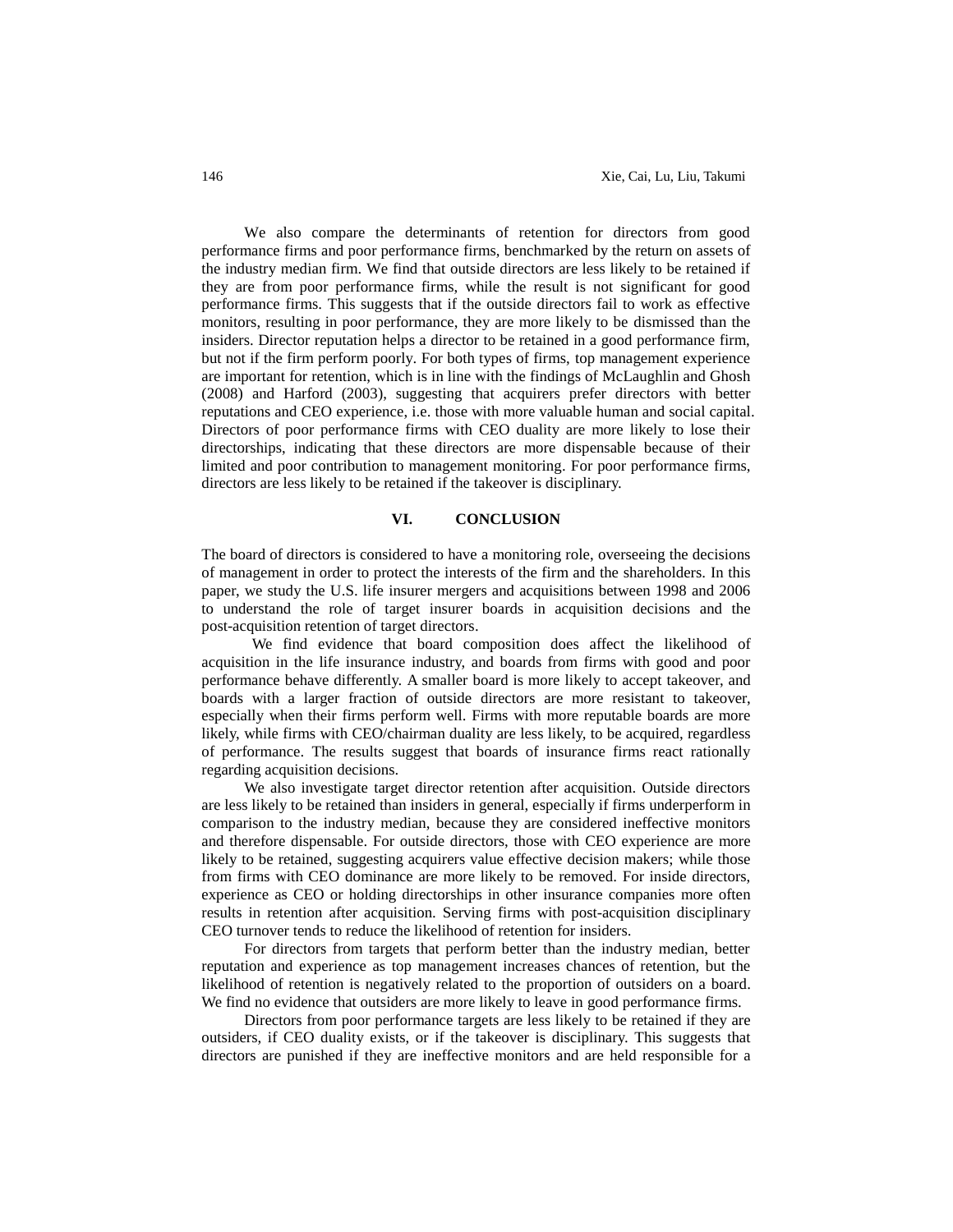firm's poor performance. Having top management experience increases the chances of retention.

In conclusion, our paper finds that the takeover market is an effective way to enhance corporate governance of firms even in the heavily regulated U.S. life insurance industry. Directors with good reputations, strong executive experience, and rich inside knowledge of the target firm are more likely to be retained post acquisition, whereas directors without these qualities are less likely to be retained.

# **ENDNOTES**

- 1. Mutual companies also exhibit a different organizational structure than stock firms, which further differentiates the insurance industry and its governance (Boubakri, 2011).
- 2. For example, the NAIC model law on Insurance Holding Companies, which has been adopted by the majority of U.S. states, stipulates that when mergers or acquisitions are being considered, acquirers are required to file documents for approval that include all details of the transaction (called Form A filings). For a transaction to be valid, approvals must be obtained in multiple states where the involved parties have operations.
- 3. A significant number of papers focus on the relationship of management ownership and the likelihood of acquisition; however, we are not able to obtain data on management ownership for this study, so we do not look at ownership in the paper.
- 4. In contrast, Masulis, Wang, and Xie (2012) found that independent directors based in foreign countries may provide less oversight since they are more likely to miss board meetings. They found that firms with foreign independent directors are associated with higher CEO compensation, higher chance of financial fraud, and slower replacement of poorly performing CEO's.
- 5. The proportion of outside board members is calculated as the number of outside directors divided by board size. Similar to He and Sommer (2011), we define an outside director as a director who is not one of the current or former officers or their family members. Since a large percentage of firms in our sample are private companies, we are unable to obtain more detailed information about the directors, such as whether they are the friends of officers, consultants, or business partners of the firms.
- 6. The literature often includes a director's tenure in the analysis; however, we are only able to identify the tenure for a small subset of directors in our sample. The result shows that directors of target firms on average have a shorter tenure than the directors of non-target firms.
- 7. The sample size of regression is smaller than the number reported in table 1 because of missing observations of some explanatory variables. If an insurer's ROA is exactly on the industry median, the firm is excluded from the subsample regression.
- 8. In a subsample of firms with director tenure available, we run the probit regression with the average director tenure, and find that the variable is negatively related to the takeover likelihood, which is significant in the regressions of entire sample and poor performance firm sample. This result is consistent with the argument that directors with longer tenure may have more firm-specific human capital, which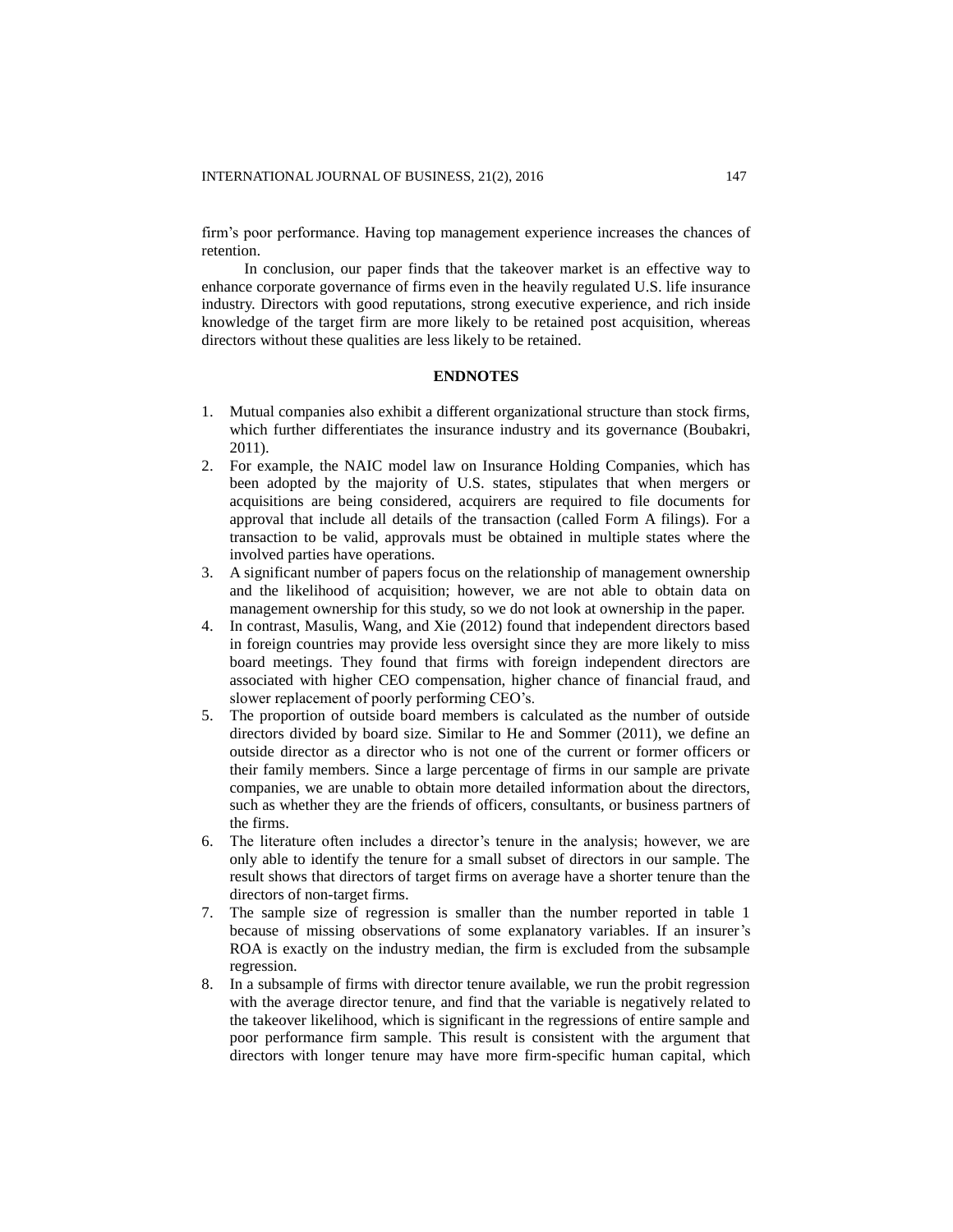makes them more likely to spurn an acquisition offer (Hadlock et al., 1999).

- 9. We also run probit analyses on a subsample where we can identify a director's tenure. The result shows that outside directors with a longer tenure are less likely to be retained. The result is not significant for inside directors.
- 10. The literature also uses the relative size of target to acquirer as one explanatory variable. However, because our analysis is at the individual firm level with private targets included, we are not able to calculate accurately the relative size. Nonetheless, we conducted a robustness test using two alternative definition of relative size: (1) target size at  $(t-1)/size$  of lead firm of acquirer at  $(t-1)$ ; (2) target size at (t-1)/acquirer size at (t-1) if target is an unaffiliated single firm or a sold subsidiary of a seller; target group size at  $(t-1)/ac$  quirer size at  $(t-1)$  if the whole target group is acquired. The result of this variable is not significant and is therefore dropped from the regression.

# **REFERENCES**

- Akhigbe, A., and J., Madura, 2001, "Intra-Industry Signals Resulting from Insurance Company Mergers." *Journal of Risk and Insurance*, 68(3), 489-506.
- Allen, L., and A.S., Cebenoyan, 1991, "Bank Acquisitions and Ownership Structure: Theory and Evidence." *Journal of Banking & Finance*, 15(2), 425-448.
- Baysinger, R.D., and H.N., Butler, 1985, "Corporate Governance and the Board of Directors: Performance Effects of Changes in Board Composition." *Journal of Law, Economics and Organization*, 1, 101-124.
- Becher, D.A., and T.L., Campbell, II, 2005, "Director Incentives, Board Seat Retention, and Merger Negotiations." *Working paper,* Drexel University.
- Boubakri, N., G., Dionne, and T., Triki, 2008, "Consolidation and Value Creation in the Insurance Industry: The Role of Governance." *Journal of Banking & Finance*, 32, 56–68.
- Boubakri, N., 2011, "Corporate Governance and Issues from the Insurance Industry." *The Journal of Risk and Insurance*, 2011, 78(3), 501-518
- Brown, Jr., W.O., and M.T., Maloney, 2008, ["Exit, Voice, and the Role of Corporate](http://econ.claremontmckenna.edu/papers/1999-27.pdf)  [Directors: Evidence from Acquisition Performance.](http://econ.claremontmckenna.edu/papers/1999-27.pdf)" *Working paper,* Claremont Colleges.
- Chamberlain, S.L., and S., Tennyson, 1998, "Capital Shocks and Merger Activity in the Property–Liability Insurance Industry." *Journal of Risk and Insurance,* 65 (4), 563-595.
- Cornett, M., G., Hovakimian, D., Palia, and H., Tehranian, 2003, "The Impact of the Manager-Shareholder Conflict on Acquiring Bank Returns." *Journal of Banking & Finance*, 27, 103–131.
- Cotter, J.F., A., Shivdasani, and M., Zenner, 1997, "Do Independent Directors Enhance Target Shareholder Wealth during Tender Offers?" *Journal of Financial Economics*, 43, 195-218.
- Cummins, J.D., P. Klumpes, and M. Weiss, 2015, Mergers and Acquisitions in the Global Insurance Industry: Valuation Effects. *Geneva Papers on Risk and Insurance - Issues and Practice,* 40(3):444-473.
- Cummins, J.D., S., Tennyson, and M.A., Weiss, 1999, "Consolidation and Efficiency in the US Life Insurance Industry." *Journal of Banking & Finance*, 23, 325-357.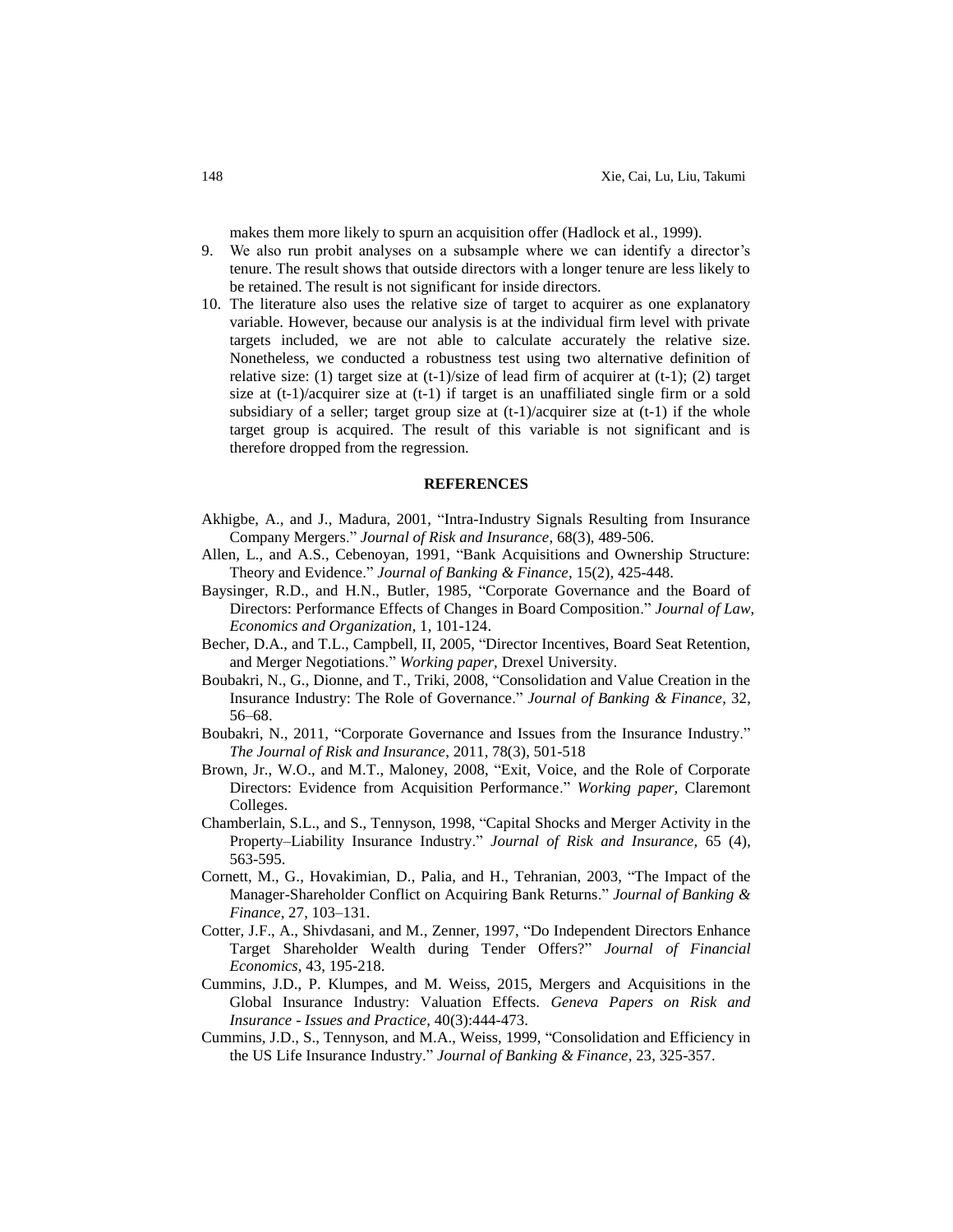- Cummins, J.D., and X., Xie, 2008, "Mergers and Acquisitions in the US Property-Liability Insurance Industry: Productivity and Efficiency Effects." *Journal of Banking & Finance,* 32, 30-55.
- Cummins, J.D., and X., Xie, 2009, "Market Values and Efficiency in U.S. Property-Liability Insurer Acquisitions and Divestitures." *Managerial Finance*, 35(2), 128-155.
- Davidson, III, W.N., S., Sakr, and Y., Ning, 2004, "Competition for Board Seats Following Stock-for-Stock Mergers." *Journal of Financial Research*, 27(1), 55-73.
- Eisenberg, T., S., Sundgren, and M.T., Wells, 1998, "Larger Board Size and Decreasing Firm Value in Small Firms." *Journal of Financial Economics*, (48), 35-54.
- Fama, E.F., and M.C., Jensen, 1983, "Separation of Ownership and Control." *Journal of Law and Economics*, 26, 301-325.
- Ferris, S.P., and M., Jagannathan, 2001, "The Incidence and Determinants of Multiple Corporate Directorships." *Applied Economic Letters*, 8(1), 31-35.
- Ferris, S.P., M., Jagannathan, and A.C., Pritchard, 2003, "Too Busy to Mind the Business? Monitoring by Director with Multiple Board Appointments." *Journal of Finance*, 58(3), 1087-1112.
- Fich, E.M., 2005, "Are Some Outside Directors Better Than Others? Evidence from Director Appointments by Fortune 1000 Firms." *Journal of Business*, 78, 1943-1972.
- Franks, J., and C., Mayer, 1996, "Hostile Takeovers and the Correction of Managerial Failure." *Journal of Financial Economics*, 40(1), 163–181.
- Goyal, V.K., and C.W., Park, 2002, "Board Leadership Structure and CEO Turnover." *Journal of Corporate Finance*, 8, 49-66.
- Hadlock, C., J., Houston, and M., Ryngaert, 1999, "The Role of Managerial Incentives in Bank Acquisitions." *Journal of Banking & Finance*, 23(2-4), 221-249.
- Harford, J., 2003, "Takeover Bids and Target Directors' Incentives: The Impact of a Bid on Directors' Wealth and Board Seats." *Journal of Financial Economics*, 69, 51-83.
- Harris, I.C., and K., Shimizu, 2004, "Too Busy to Serve? An Examination of the Influence of Overboarded Directors." *Journal of Management Studies*, 41(5), 775-798.
- He, E., and D.W., Sommer, 2011, "CEO Turnover and Ownership Structure: Evidence from the US Property-Liability Insurance Industry." *Journal of Risk and Insurance*, 78(3), 673–701.
- Hermalin, B., and M., Weisbach, 1998, "Endogenously Chosen Boards of Directors and Their Monitoring of the CEO." *The American Economic Review*, 88, 96-118.
- Jensen, M.C., 1986, "Agency Costs of Free Cash Flow, Corporate Finance, and Takeovers." *American Economic Review*, 76, 323-329.
- Jensen, M.C., 1988, "Takeovers: Their Causes and Consequences." *Journal of Economic Perspectives*, 2, 21-48.
- Jensen, M.C., 1993, "The Modern Industry Revolution, Exit, and the Failure of Internal Control Systems." *Journal of Finance*, 48, 831-880.
- Khorana, A., P., Tufano, and L., Wedge, 2007, "Board Structure, Mergers, and Shareholder Wealth: A Study of the Mutual Fund Industry." *Journal of Financial Economics*, 85, 571-598.
- Kini, O., W., Kracaw, and S., Mian, 1995, "Corporate Takeovers, Firm Performance,